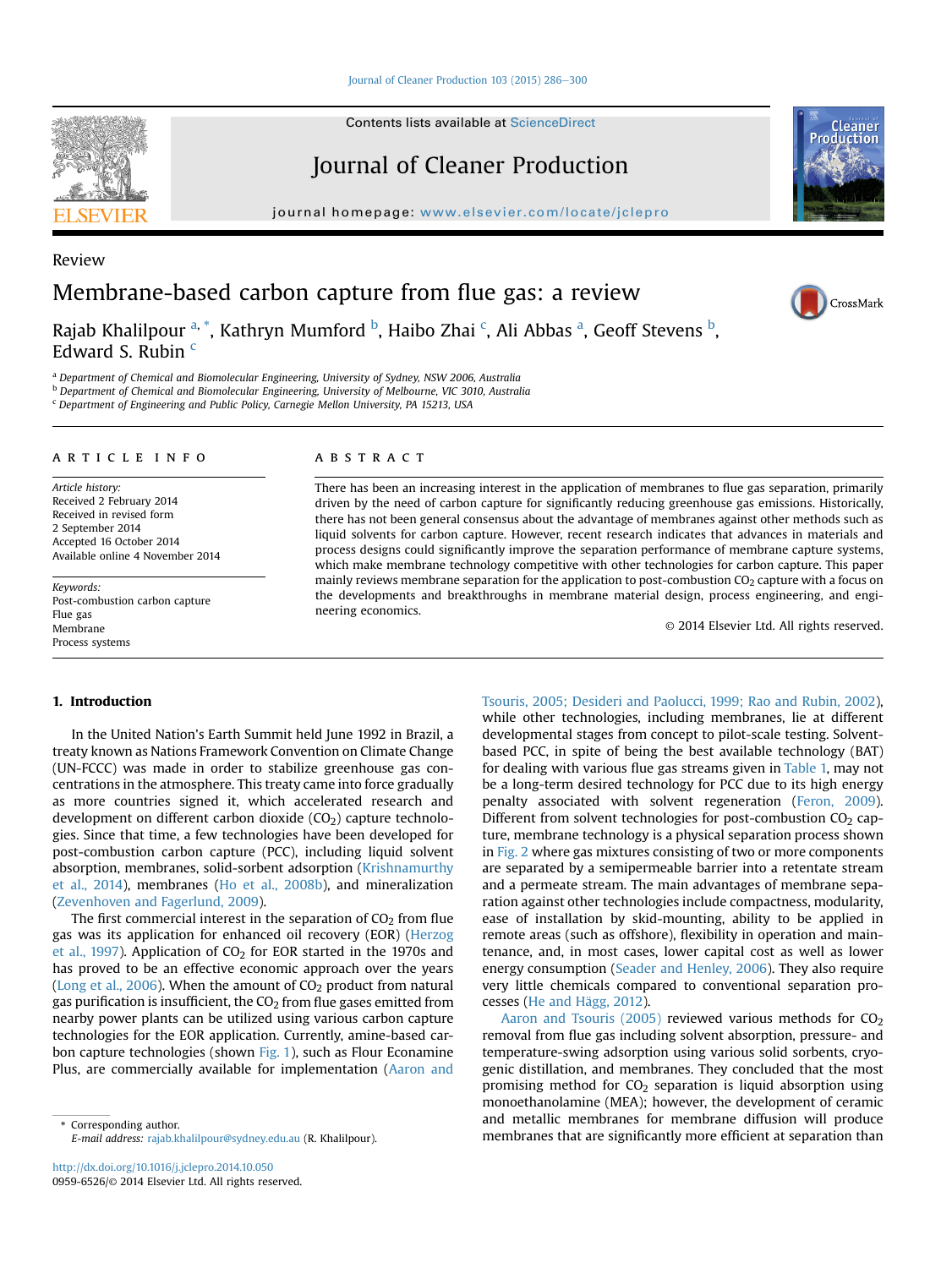<span id="page-1-0"></span>

Fig. 1. Typical solvent-based process for carbon capture from flue gas streams.

Table 1 Typical conditions of a flue gas stream from various sources ([Metz et al., 2005](#page-13-0)).

| Stream sources                                           | CO <sub>2</sub> concentration<br>%vol (dry) | Pressure<br>range  | $CO2$ partial<br>pressure (bar) |
|----------------------------------------------------------|---------------------------------------------|--------------------|---------------------------------|
| Gas turbines                                             | $3 - 4$                                     | Atmospheric        | $0.03 - 0.04$                   |
| Fired boilers of oil refinery<br>and petrochemical plant | 8                                           | "                  | 0.08                            |
| Natural gas fired boiler                                 | $7 - 10$                                    | $\epsilon\epsilon$ | $0.07 - 0.10$                   |
| Oil fired boilers                                        | $11 - 13$                                   | $\epsilon\epsilon$ | $0.11 - 0.13$                   |
| Coal fired boilers                                       | $12 - 14$                                   | $\epsilon$         | $0.12 - 0.14$                   |
| <b>IGCC</b> after combustion                             | $12 - 14$                                   | $\epsilon$         | $0.12 - 0.14$                   |
| Blast furnace (after<br>combustion)                      | 27                                          | $\epsilon\epsilon$ | 0.27                            |
| Cement process                                           | $14 - 33$                                   | $\epsilon$         | $0.14 - 0.33$                   |

the liquid absorption method. The special report by the Intergovernmental Panel on Climate Change (IPCC) [\(Metz et al., 2005\)](#page-13-0) mentioned that membranes for flue gas separation had not yet been trialed in large scale systems, and their reliability and costs were not fully evaluated at that time. But the report was optimistic about the future of this application via worldwide R&D efforts that aimed at the manufacturing of more suitable membrane materials for CO<sub>2</sub> capture in large-scale applications.

Membranes for carbon dioxide separation have been applied to natural gas sweetening where the concentrations of  $CO<sub>2</sub>$  and  $H<sub>2</sub>S$ contained in high-pressure natural gas should be lowered to the levels of meeting the gas pipeline specifications ( $CO<sub>2</sub> < 2%$  and  $H<sub>2</sub>S < 4$  ppm) ([Baker and Lokhandwala, 2008; Ettouneya et al.,](#page-12-0) [1995; Peters et al., 2011\)](#page-12-0). Numerous commercial membrane technologies have been available for natural gas sweetening. However, this does not necessarily ensure the feasibility of membranes for flue gas treatment because of several key differences between the two applications: (1) Membranes are good for bulk separation, but generally are not an economical option for cases with either a low feed concentration or a high-purity product requirement. Thus, membranes are used for natural gas sweetening only when the  $CO<sub>2</sub>$ concentration of a well gas stream is sufficiently high. Otherwise, a hybrid system combining membranes with an absorption process is used to separate the bulk of  $CO<sub>2</sub>$  via membrane and the remainder, down to pipeline specification, with absorption system; (2) Unlike well gas streams with high pressures, flue gas streams are typically at atmospheric pressure and require either costly compression or vacuum pumping to generate driving force for membrane gas separation; and (3) Different molecular characteristics of  $CH<sub>4</sub>/CO<sub>2</sub>$ separation and  $CO<sub>2</sub>/N<sub>2</sub>$  separation involve in membrane gas separation processes.

Membrane research and development for  $CO<sub>2</sub>$  capture could be divided into two categories: membrane material design (MMD) and membrane systems engineering (MSE). The fundamental goal of MMD is to synthesize membranes of desirable permeance and selectivity while having chemically and physically stable structures. On the other hand, the major goal of MSE is to develop membrane capture processes with optimal configurations to achieve the separation targets (e.g.,  $CO<sub>2</sub>$  removal rate and product purity) at minimum capital and operational expenditures (CAPEX and OPEX).

This paper mainly reviews membrane separation for the application to post-combustion  $CO<sub>2</sub>$  capture with a focus on the developments and breakthroughs in membrane material design, process engineering, and process economics. In the following sections, we first review and analyze the studies on MMD for PCC applications. This is followed by an MSE literature survey. The next focus is on the techno-economics of MPCC in comparison with other capture technologies. Last, we discuss the limitations of current MPCC research and potential improvement opportunities.

#### 2. Membrane material design (MMD)

#### 2.1. Non-facilitated membranes

Non-facilitated membranes rely on the "solution-diffusion" transport process whereby the permeate first dissolves into the membrane and then diffuses through it. The solubility of the permeate follows the Henry's law. For a given temperature, the



Fig. 2. Schematic of membrane-based  $CO<sub>2</sub>$  separation process from flue gas streams.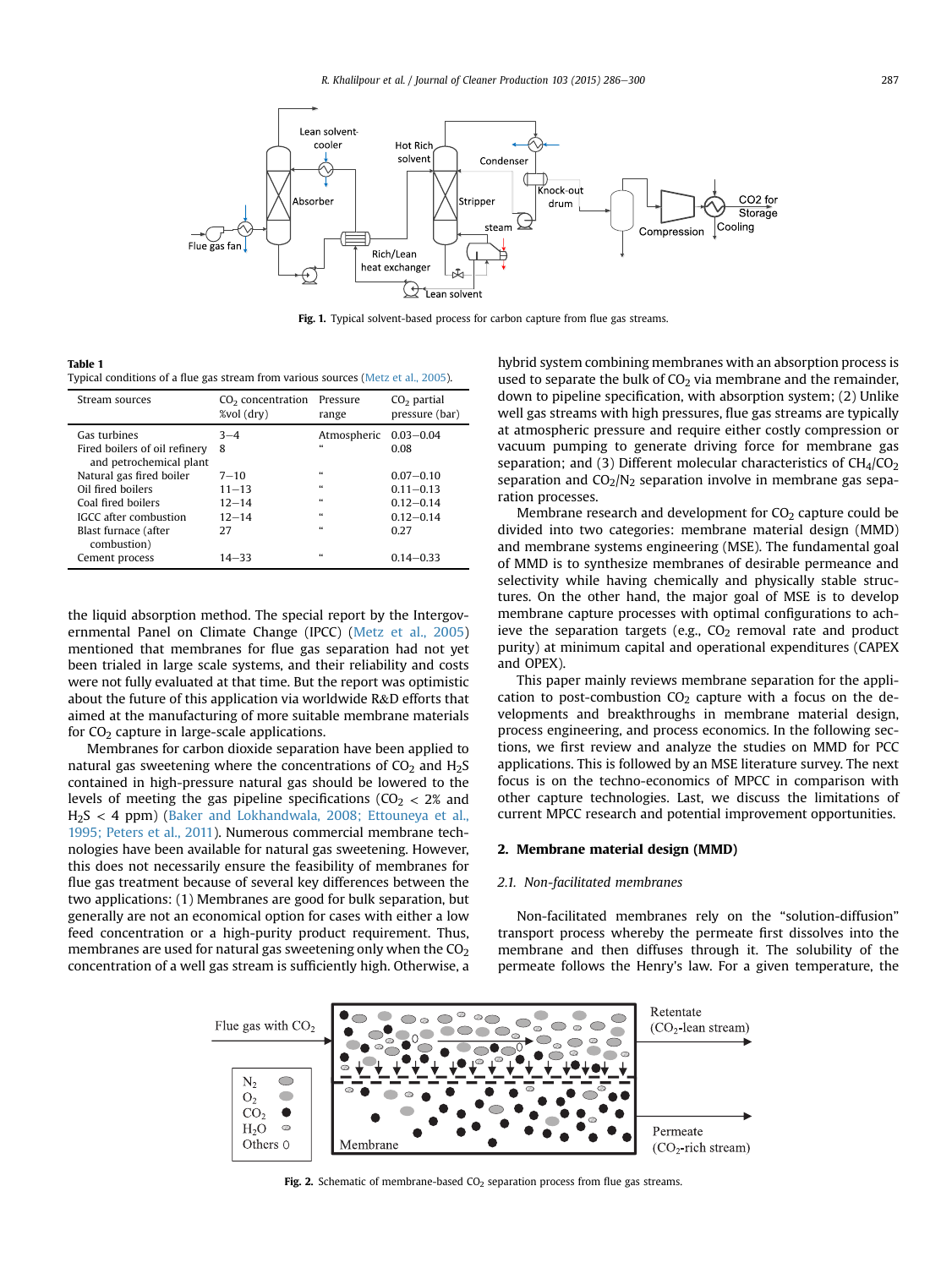amount of a gas dissolved per unit volume is proportional to the partial pressure of the gas in equilibrium with it, described as Eq. (1):

$$
C_i = P_i / K_{\rm Hi} = P_i K_i \tag{1}
$$

where  $C_i$  is the dissolved concentration,  $P_i$  is the partial pressure,  $K_{\text{Hi}}$  the Henry's Law constant, and  $K_i$  is the solubility of component *i*.

Diffusion is governed by Fick's first law of diffusion as presented in Eq. (2):

$$
J_i = D_i \Delta C_i / L \tag{2}
$$

where  $J_i$  is the flux per unit area,  $D_i$  is the diffusion co-efficient in the membrane, and  $\Delta C_i$  is the difference in concentration across the membrane width, L.

Substituting Eq. (1) into Eq. (2) gives:

$$
J_i = K_i D_i \Delta P_i / L \tag{3}
$$

where  $\Delta P_i$  is the difference in partial pressure across the membrane. The membrane selectivity is dependent upon the relative rates of these processes.

$$
\alpha_{i/j} = J_i / J_j \tag{4}
$$

A schematic representation of this mechanism is presented in Fig. 3.

The major advantage of non-facilitated membranes is that there is a high tunable degree of controlling the membrane permeability and selectivity via the manipulation of polymer preparation and chemical composition. Counteracting this is the characteristic swelling and plasticization of the materials as a result of  $CO<sub>2</sub>$  absorptions. Additionally, this material is generally only suitable for low temperature applications.

The pioneering work on  $CO<sub>2</sub>/N<sub>2</sub>$  separation using non-facilitated membranes may be traced back to the study by [Kawakami et al.](#page-13-0) [\(1982\)](#page-13-0) who blended a low permeable glassy polymer (cellulose nitrate) with a plasticizer membrane (polyethylene glycol (PEG)). They noticed that with the increase of PEG percentage and/or molecular weight, the permeability of  $CO<sub>2</sub>$  as well as  $CO<sub>2</sub>/N<sub>2</sub>$ selectivity increased. However, above a threshold concentration (30% PEG) plasticization was observed. The interesting point of this research was that the authors did not have a clear idea on industrial applications for this process and only projected that the separation of  $CO<sub>2</sub>$  from N<sub>2</sub> might be used "in order to recover carbon resources or to control  $CO<sub>2</sub>$  concentration in an artificial atmosphere."

[Sidhoum et al. \(1988\)](#page-14-0) studied  $CO<sub>2</sub>/N<sub>2</sub>$  separation using cellulose acetate (CA) hollow fibers with dense skin on the outside. They



Fig. 3. Non-facilitated transport mechanism.

compared separation efficiency with the high-pressure feed on the outside and the inside of the fibers and reported permeances of about 20, 3, and 0.8 GPUs<sup>1</sup> for CO<sub>2</sub>, N<sub>2</sub>, and O<sub>2</sub>, respectively. They also claimed that the inherent membrane separation capability appeared the same whether the feed was inside or outside of the fibers. [Sada et al. \(1992\)](#page-14-0) examined separation characteristics of  $CO<sub>2</sub>/N<sub>2</sub>/O<sub>2</sub>$  mixtures using hollow fiber modules of asymmetric cellulose triacetate membrane with a countercurrent plug flow model. They reported ideal selectivity of  $CO<sub>2</sub>$  relative to  $N<sub>2</sub>$  in the range of  $21-24$ . Polyethersulfones (PES) have a higher glasstransition temperature than cellulose triacetate, thus making them more resistant to plasticization. [Kumazawa et al. \(1993\)](#page-13-0) used PES membranes and reported  $CO<sub>2</sub>/N<sub>2</sub>$  ideal selectivities of 35 and 40 for asymmetric and homogenous membranes respectively.

Cellulose acetate membranes were later discarded due to their problems with plasticization [\(Bernardo et al., 2009; Scholes et al.,](#page-12-0) [2008](#page-12-0)) though some studies showed that blending CA with other polymers such as PEG could improve the membrane performance ([Li et al., 1995](#page-13-0)).

[Tokuda et al. \(1997\)](#page-14-0), with knowledge that Cardo polyimides have high  $CO<sub>2</sub>/N<sub>2</sub>$  permselectivity, studied the impact of various functional groups on selectivity of Cardo polyimides. They noticed that Cardo polyimide (PI-BT-COOMe), having a  $CO<sub>2</sub>$  affinitive methylcarboxyl functional group, shows outstanding  $CO<sub>2</sub>/N<sub>2</sub>$ selectivity behavior. More specifically, Cardo polyimides which had 3,3',4,4'-Benzophenonetetracarboxylic dianhydride as a monomer (PI-BT) obtained the highest separation with  $CO<sub>2</sub>/N<sub>2</sub>$  selectivity of 52 at 25 °C. Later, it was reported that a bis(phenyl)fluorene-based Cardo polyimide could result in membranes with notably high permeance of 1000 GPU with good  $CO<sub>2</sub>/N<sub>2</sub>$  selectivity of 40 ([Kazama et al., 2004\)](#page-13-0). [Yoshino et al. \(2000\)](#page-14-0) studied the effects of hard-segment polymers (namely polyurethanes (PUs), polyamides (PAs), and polyamides (PIs)) on  $CO<sub>2</sub>/N<sub>2</sub>$  separation properties of poly(ethylene oxide) (PEO). The study showed that compared with PEO-PIs, PEO-PUs and PEO-PA had much smaller  $CO<sub>2</sub>$  permeability values and somewhat lower or similar  $CO<sub>2</sub>/N<sub>2</sub>$  selectivity. This was due to small diffusivity and solubility values for  $CO<sub>2</sub>$  as a result of the incomplete phase separation. They also noticed that in worst phase separation conditions, PEO-PIs still had  $CO<sub>2</sub>/N<sub>2</sub>$  selectivity above 50. They reported the best  $CO<sub>2</sub>/N<sub>2</sub>$  selectivity value of 58 for a PEO-PI. In a similar study, [Bondar et al. \(2000\)](#page-12-0) studied properties of poly(ether-b-amide) segmented block copolymers. They noticed that  $CO<sub>2</sub>/N<sub>2</sub>$  selectivities were greater in polymers with higher concentrations of polar groups. They obtained  $CO<sub>2</sub>/N<sub>2</sub>$  selectivities as high as 56 with  $CO<sub>2</sub>$  permeability of approximately 220 Barrers<sup>2</sup> at 35 °C.

[Kim et al. \(2001\)](#page-13-0) used a membrane composed of two polymeric materials: a porous substrate and a filling polymer that fills the pore of the substrate. By using this method, they obtained  $CO<sub>2</sub>/N<sub>2</sub>$ selectivity of 32.4 which is higher than their non-filling membranes. The results justified their proposal that the high selectivity of the pore-filling membrane is attributed to the high solubility selectivity due to the affinity of  $CO<sub>2</sub>$  to PEO segment. [Nakagawa](#page-13-0) [et al. \(2002\)](#page-13-0) synthesized three copolyimide membranes by the condensation polymerization of alicyclic 2,3,5-tricarboxy cyclopentyl acetic dianhydride (TCDA) with diamino diphenyl ether (DADE) and bis(aminopropyl)polydimethylsiloxane (BAS). They observed  $CO<sub>2</sub>/N<sub>2</sub>$  selectivity of 60 for TCDA-DADE. [Lin and Freeman](#page-13-0) [\(2004\)](#page-13-0) studied the impact of pressure and temperature on the solubility, diffusivity, and permeability of various gases including  $CO<sub>2</sub>$  and N<sub>2</sub> using PEO. PEO exhibited  $CO<sub>2</sub>$  permeability coefficient

<sup>&</sup>lt;sup>1</sup> 1 GPU =  $10^{-6}$  cm<sup>3</sup> (STP)/cm<sup>2</sup> s cmHg.1 GPU ~ 3.4  $\times$  10<sup>-10</sup> mol/m<sup>2</sup> s Pa.<br><sup>2</sup> 1 Barrer =  $10^{-10}$  cm<sup>3</sup> (STP) cm/(cm<sup>2</sup> s cmHg).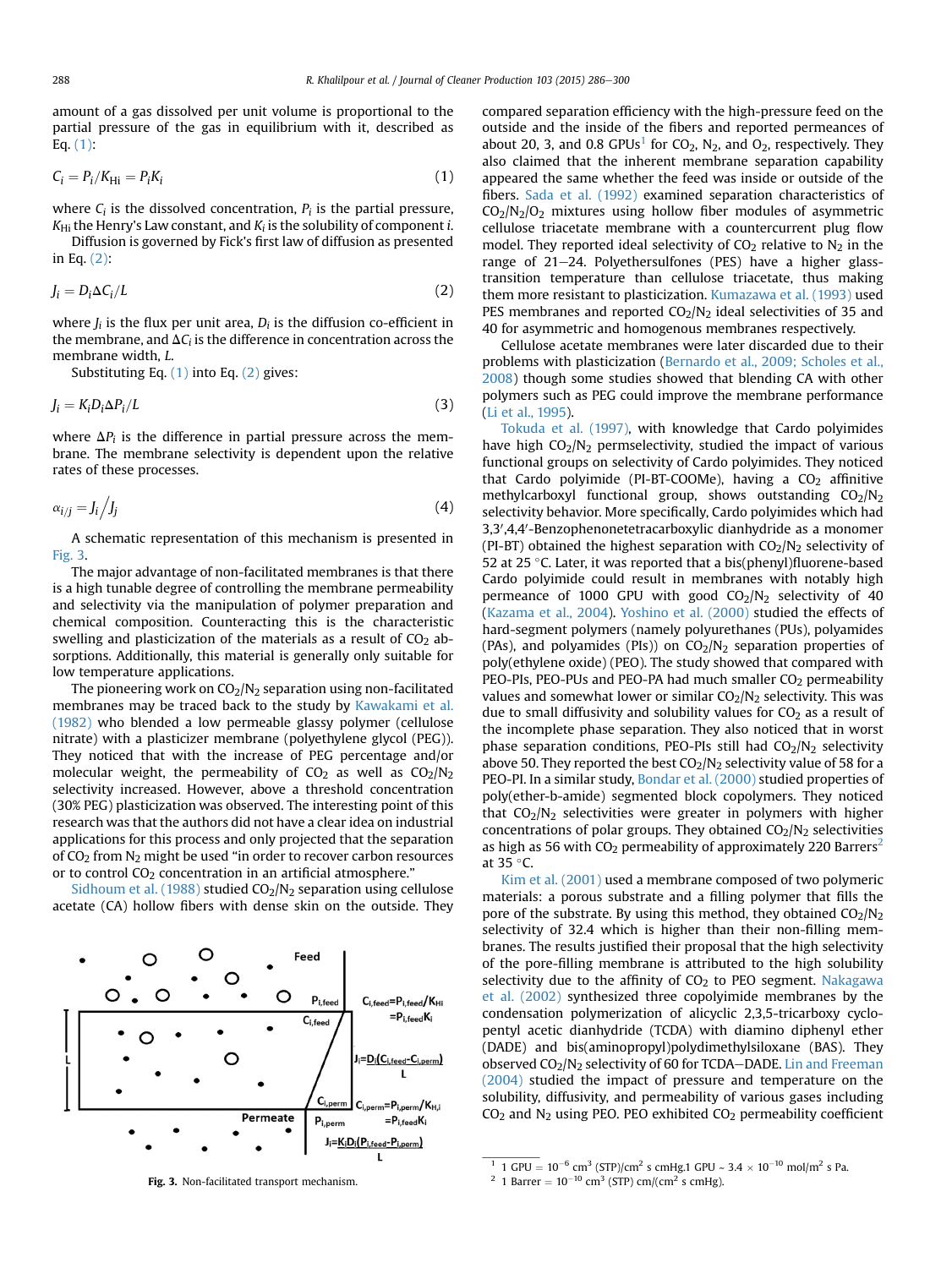of 12 Barrers, and CO $_2$ /N $_2$  pure gas selectivity of 48 at 35 °C. PE under similar conditions showed  $CO<sub>2</sub>$  permeability of 13 Barrers with the cost of very low  $CO<sub>2</sub>/N<sub>2</sub>$  selectivity of 13. [Charmette et al.](#page-12-0) [\(2004\)](#page-12-0) studied properties of cross-linked membranes prepared from PEO and poly(epichlorohydrin) (PEP) at different composition ratios. At PEO/PEP mixtures with high PEO concentrations such as 93/7 and 96/4, a high  $CO<sub>2</sub>/N<sub>2</sub>$  selectivity above 62 was observed.

In a thorough study, [Powell and Qiao \(2006\)](#page-13-0) reviewed available membrane materials for flue gas separation, possible design strategies, synthesis, fabrication, and the role of novel materials. Their survey included a number of different classes of polymers such as polyacetylenes, poly(arylene ether), polyarylates, polycarbonates, poly(ethylene oxides), polyimides, 6FDA-based polyimides, poly( phenylene oxide)s, and polysulfones as well as carbon and mixed matrix membranes. Their survey, which covered some 190 reports, concluded that copolymers and polymer blends had higher potential for further research  $-$  of which two materials were the most interesting. The first types are polyimides that incorporate 6FDA due to their gas transport properties, good physical properties, potential structural variations and ease of membrane formation. The second are the PEO segmented copolymers with polyimides having both high selectivities and a high  $CO<sub>2</sub>$  permeability possibly due to high solubility of  $CO<sub>2</sub>$  in PEO.

[Scholes et al. \(2008\)](#page-14-0) reviewed the state-of-the-art development in mixed matrix polymeric membranes, facilitated transport polymeric membranes, and other membrane types, e.g., carbon and inorganic. They showed that the trend of research on polymeric membranes aims at improving their performance by incorporating an additional agent into the polymeric phase that could be another polymer (polymeric blends), particulate matter (mixed matrix membranes), or a carrier molecule (facilitated transport). They predicted that such studies will shift Robeson's bound to the upper right corner of a Permeability/Selectivity plot having moderate selectivities and high permeabilities.

[Toy et al. \(2012\),](#page-14-0) in a project for U.S. Department of Energy, synthesized a vinylidene fluoride (VDF)-based copolymer membrane (VDF-co-B). They observed that the bulky, high-dipole comonomer B helped to increase gas permeability in the polymer matrix, and its greater polarity enhanced the  $CO<sub>2</sub>$  affinity (solubility) of the matrix. They reported 2.5–3 times higher  $CO<sub>2</sub>/N<sub>2</sub>$ selectivity and six times higher  $CO<sub>2</sub>$  permeability than those of the PVDF homopolymer.

Some studies have also addressed metallic membranes for PCC applications. For instance, [Carapellucci and Milazzo \(2003\)](#page-12-0) evaluated the influence of different operating conditions on the behavior of pre- and post-combustion separation units, based on metallic or polymeric membranes. They reported encouraging results for  $CO<sub>2</sub>$ capture with integration of a metallic membrane system into a chemically recuperated gas turbine (CRGT) power plant. There has also been an increasing interest in carbon membranes. Although these membranes have shown potential for  $CO<sub>2</sub>$  separation, they require further improvements, specially by reducing fiber wall thickness (He and Hägg, 2011).

#### 2.2. Facilitated transport membranes

Facilitated transport membranes, in addition to exhibiting "solution-diffusion" characteristics, also contain an active transport mechanism that increases the permeability and selectivity of the membrane material. The target species reversibly reacts with either a fixed or mobile carrier present in the membrane that then diffuses across the membrane driven by a concentration gradient in the complex rather than a gradient in the permeate.

Unlike non-facilitated transport membranes, the main characteristic of these membranes is represented by the decrease of both  $CO<sub>2</sub>$  permeance and selectivity with increasing  $CO<sub>2</sub>$  feed partial pressure. A schematic representation of the mechanisms for a fixed carrier amine based facilitated transport membrane is provided in Fig. 4. As shown, the  $CO<sub>2</sub>$  is absorbed and reacts to form bicarbonate, the form in which it tranverses the membrane. Upon reaching the other side it back reacts to form  $CO<sub>2</sub>$  and is then released on the permeate side.

Support liquid membranes (SLMs) were the first facilitated transport membranes developed. These systems consisted of a liquid phase containing a carrier species in the pores of a polymer support. The mobile carriers are able to move freely across the membrane and perform well for  $CO<sub>2</sub>$  separation processes. However, these systems are relatively unstable as the carriers can be washed out from the system as they are not bonded to the polymer matrix. SLM design was improved by [Leblanc et al. \(1980\)](#page-13-0) through the development of ion exchange membranes. Electrostatic forces between ionic carriers and the membrane better held the carriers within the membrane. In recent years, ionic liquids have also been used in these systems. Ionic liquids are favorable as they have high temperature durability and negligible volatility. Another variety of facilitated transport membranes are fixed carriers. Fixed carriers are where the reactive group is bound to the polymer backbone of the membrane material. Rather than being transported through the membrane with the mobile carrier, the species 'hops' from one fixed carrier to the next through the membrane. Different to gas absorption membranes, facilitated transport membranes rely on the membrane being saturated to enable the required reaction to occur.

[Kasahara et al. \(2012\)](#page-13-0) prepared amino acid ionic liquid based facilitated transport membranes with tetrabutylphosphonium amino acid ionic liquids and with glycine, alanine, proline, and serine as the anion. Tetrabutylphosphonium was selected due its superior thermal stability. The proline based membrane showed the highest permeability and best  $CO<sub>2</sub>/N<sub>2</sub>$  selectivity most likely due to its high higher water holding ability.

[Zhao and Ho \(2012\)](#page-14-0) developed a fixed-site-carrier facilitated transport membrane incorporating sterically hindered polyamines with cross-linked polyvinylalcohol. The incorporation of amine steric hindrance in a solid phase exhibited significantly improved enhancement of  $CO<sub>2</sub>$  permeability and  $CO<sub>2</sub>/H<sub>2</sub>$  and  $CO<sub>2</sub>/N<sub>2</sub>$  separation performances at 110  $\degree$ C and a free pressure of 2 atm. Zhao and Ho prepared a new membrane incorporating moderately hindered poly-N-isopropylallylamine as a fixed site carrier alongside mobile carriers creating a cross-linked polyvinylalcohol-poly(siloxane) network ([Zhao and Ho, 2013\)](#page-14-0). This new membrane exhibited high



Fig. 4. Schematic of the mechanisms for a fixed carrier amine based facilitated transport membrane.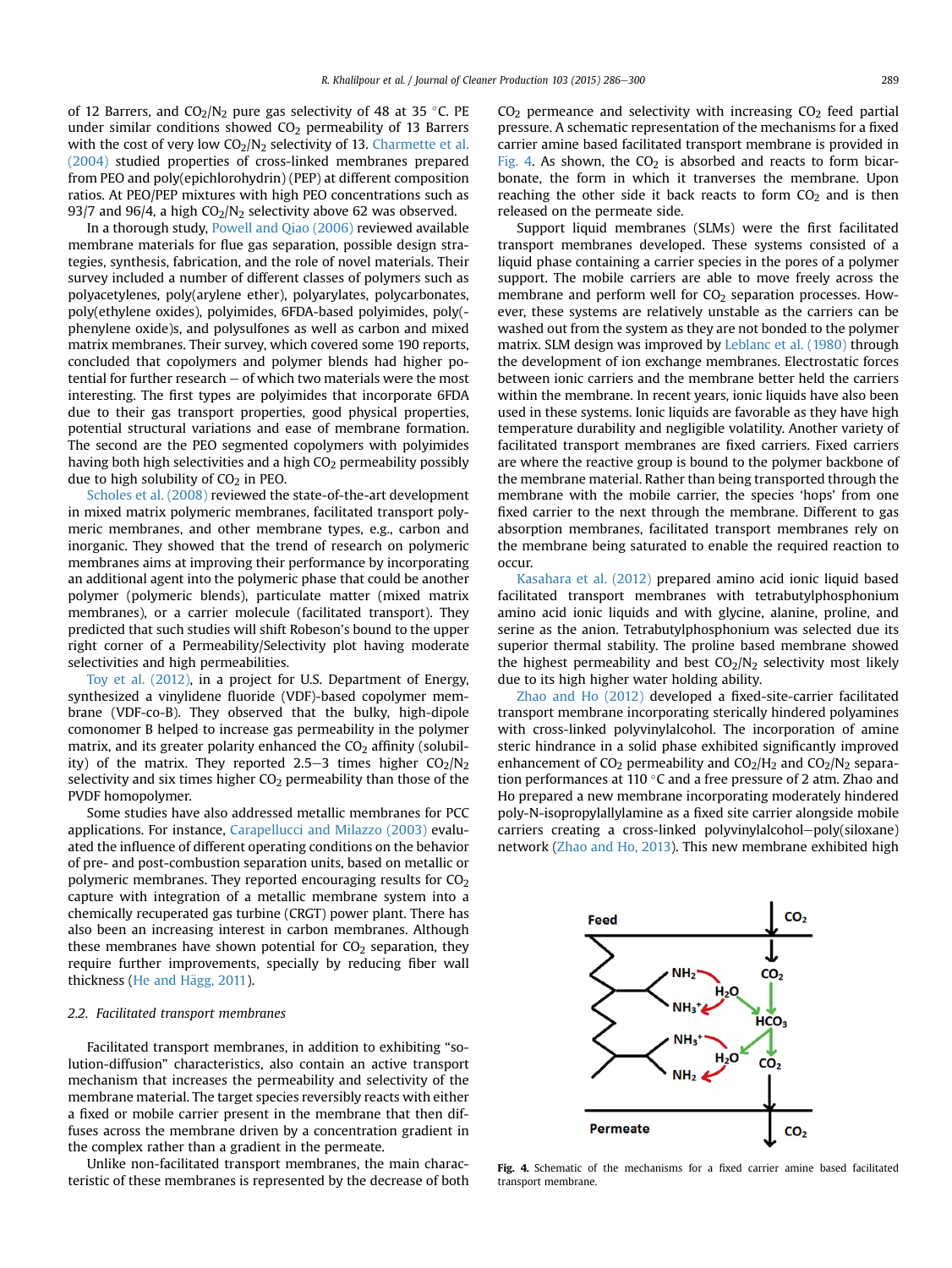$CO<sub>2</sub>$  permeability and  $CO<sub>2</sub>/N<sub>2</sub>$  and  $CO<sub>2</sub>/H<sub>2</sub>$  selectivity. [Bai and Ho](#page-12-0)  $(2011)$  fabricated CO<sub>2</sub> selective facilitated transport membranes based on cross-linked poly(vinyl alcohol) (PVA) and sulfonated polybenzimidazole (SPBI) matrixes with 2-aminoisobutyric acid  $(IBA-K)$  and potassium carbonate-bicarbonate as mobile carriers and poly(allylamine) (PAA) or 2-bromobutane functionalized PAA (PAA-C<sub>4</sub>H<sub>9</sub>) as fixed carriers for  $CO<sub>2</sub>$  transport. The cross-linked PVA based membranes showed the best separation performance, likely due to its great hydrophilicity.

[Deng et al. \(2009\)](#page-12-0) developed an ultra-thin PVAm/PVA blend facilitated transport membrane cast on a porous polysulfone (PSf) support for  $CO<sub>2</sub>-N<sub>2</sub>$  separation. A separation factor of up to 174 and a CO<sub>2</sub> permeance up to 0.58 m<sup>3</sup> (STP)/(m<sup>2</sup> h bar) were documented. The fixed amino groups in the PVAm matrix function as  $CO<sub>2</sub>$  carriers to facilitate the transport whereas the PVA adds mechanical strength.

#### 2.3. Mixed matrix membranes

Mixed-matrix membranes (MMMs), filled with inorganic particles, provide a means to improve the gas separation performance of polymeric membranes. The key challenge with this type of membrane is to ensure that the inorganic particles are well bonded with the polymer thus preventing voids that may result in a loss of selectivity. [Pera-Titus \(2014\)](#page-13-0) presented a review of inorganic materials that may be suitable for use in polymer membranes for  $CO<sub>2</sub>$ capture. Inorganic fillers trialed have included zeolites [\(Bastani](#page-12-0) [et al., 2013; Junaidi et al., 2014; Nik et al., 2011; Sublet et al.,](#page-12-0) [2012](#page-12-0)), carbon nanotubes ([Ahmad et al., 2014; Aroon et al., 2013;](#page-12-0) [Rajabi et al., 2013\)](#page-12-0), and metal organic frameworks (MOFs) ([Na](#page-13-0)fisi [and Hagg, 2014; Perez et al., 2009](#page-13-0)). The inorganic fillers have been found to improve both the permeability and selectivity of membranes over the base polymer and also effectively restrict the mobility of polymer changes at high  $CO<sub>2</sub>$  partial pressures, thus suppressing  $CO<sub>2</sub>$  induced plasticization ([Shahid and Nijmeijer,](#page-14-0) [2014](#page-14-0)).

[Jiang \(2012\)](#page-13-0) has provided a comprehensive review on MOF membranes and their application for carbon capture. According to the author, unlike MOF sorbents, very little work has been carried out on MOF membranes and they are still at their infancy, though at very progressive stage. Even amongst the studies on the application of MOF membranes for carbon capture, there has been little attention paid to  $CO<sub>2</sub>/N<sub>2</sub>$  separation [\(Krishna and van Baten, 2011\)](#page-13-0). Therefore, given the very high costs of MOFs synthesis and their lab-scale research status, they may not find a place amongst the potential commercial membranes for MPCC in the medium term.

### 2.4. Gas membrane contactors

Gas membrane contactors make use of membranes to provide an interface between the gas and liquid as opposed to the using column arrangements, i.e., packed beds, spray towers, etc.

[Feron et al. \(1992\)](#page-12-0) proposed using gas absorption membranes, with solvents such as MEA on the permeate side. They reported that such configuration was more promising as it combines the advantages of absorption technology (high selectivity) and membrane technology (compactness of equipment). These types of equipment are now generally referred to as membrane gas contactors (MGC). The major advantage of these systems over traditional packed bed based solvent systems is the elimination of the need for phase dispersion. In membrane contactors, the mass transfer interface is set in the membrane pores, where the pore volume is occupied by one of the two phases.

The most common and widely reported negative characteristic of MGC systems is the additional resistance to mass transfer that the membrane provides. However, when the system is operated in the "non-wetted" mode, i.e., pores filled with gas, not solvent, the resistance is several orders of magnitude smaller than that of the liquid film resistance which results in a negligible overall effect on the overall mass transfer coefficient. A schematic is presented in Fig. 5.

Prediction of whether an MGC system will operate in the 'wetted' or "non-wetted" mode is primarily controlled by the parameters of the Young-Laplace equation ( $\Delta P_c = -4\lambda \cos \theta/d$ ).  $\Delta P_c$ , is the critical breakthrough pressure, i.e., the differential pressure at which pores will become "wetted,"  $\lambda$  is the surface tension of the solvent,  $\theta$  is the contact angle in degrees for the gas-solventmembrane system, and d is the effective diameter of the membrane pore (assuming that the pores are circular in shape).

The membranes themselves are unlike gas separation membranes as they exhibit no intrinsic selectivity; rather, selectivity of the system is provided by the solvent used. In  $CO<sub>2</sub>$  capture systems the most common solvents used are alkanolamines (i.e., monoethanolamine (MEA), Diethanolamine (DEA), etc.) due to their high CO2 loading capacities, high absorption rates, and low regeneration rates. However, alkanolamines also have low surface tensions, and so investigation into performance of other solvents is warranted.

As high solvent to membrane contact angles are favorable, membranes are typically synthesized from hydrophobic materials such as polypropylene (PP), polyethylene (PE), polytetrafluoroethylene (PTFE), poly(tetrafluoroethylene-co-perfluorovinylether) (PFA), and polyvinylidene fluoride (PVDF). A wide variety of investigations involving these membranes in association with alternate solvents are presented in [Table 2.](#page-5-0) PP membranes are commercially available and inexpensive, and therefore are most commonly used; however, they generally exhibit a poorer performance. PP is not as hydrophobic as the fluorine containing polymeric membranes (PTFE and PVDF) and so are more susceptible to "pore wetting" inhibiting performance.

[Yeon et al. \(2003\)](#page-14-0) investigated the mass transfer behavior of carbon dioxide through a membrane contactor system comprising PTFE and PVDF hollow fiber membranes with MEA. They found that the PVDF was more resistant to "pore wetting" and so exhibited superior carbon dioxide mass transfer performance. As suggested by the investigations presented in [Table 2](#page-5-0), the base membranes used for membrane contactors have been well characterized. Current work is focused on modifications of these materials to improve performance.

A number of methods based on the modification of the base membrane materials are being investigated to improve the performance of gas absorption membranes. These include: plasma



Fig. 5. Gas-liquid membrane contactor for  $CO<sub>2</sub>$  removal from flue gas showing "wetted" and "non-wetted" pores.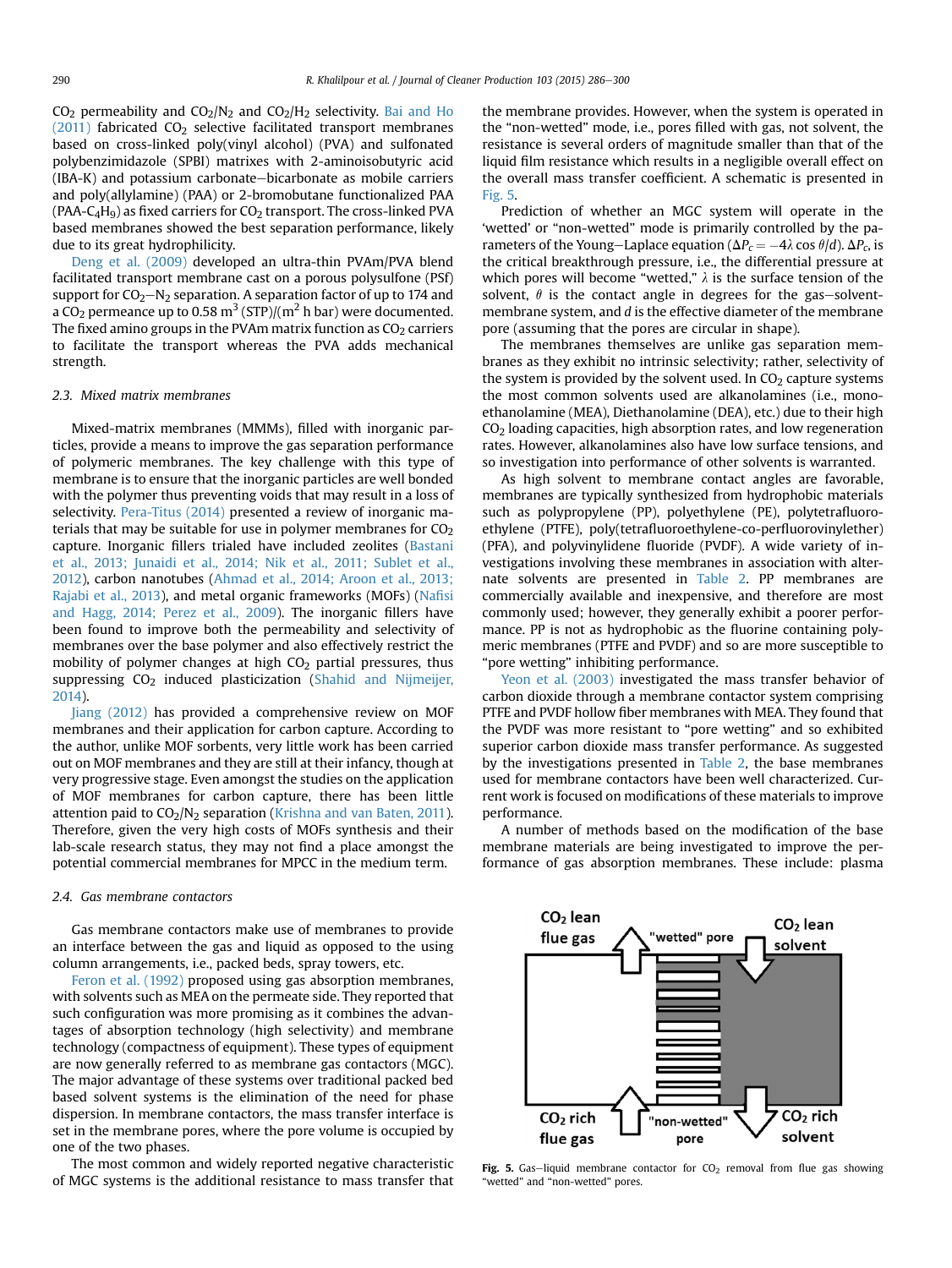<span id="page-5-0"></span>Table 2

Gas absorption membranes.

| Traditional membrane material       |                              |                                                               |                                                                                  |                                                                |
|-------------------------------------|------------------------------|---------------------------------------------------------------|----------------------------------------------------------------------------------|----------------------------------------------------------------|
| Membrane material<br>(abbreviation) | Reference                    | Gases separated                                               | Solvent(s) trialed                                                               | Comments                                                       |
| Polypropylene (PP)                  | (Wang et al., 2013)          | N <sub>2</sub> /CO <sub>2</sub>                               | MEA, DEA, MDEA, MEA/MDEA, DEA/2-amino-<br>2-methyl-1-propanol (AMP), and MDEA/PZ |                                                                |
|                                     | (Scholes et al., 2012)       | $CO2$ , CO, H <sub>2</sub> , N <sub>2</sub> , CH <sub>4</sub> | Monoethanolamine, potassium carbonate                                            | Pore wetting observed with MEA,<br>but not potassium carbonate |
|                                     | (Ozturk and Hughes,<br>2012) |                                                               | Water, 10 wt% MEA, 10 wt% DEA                                                    |                                                                |
|                                     | (Khaisri et al., 2009)       | CO <sub>2</sub>                                               | MEA                                                                              |                                                                |
|                                     | (Zhang et al., 2008)         | $N_2$ /CO <sub>2</sub>                                        | Water                                                                            | Rate controlled by absorbent flow rate                         |
|                                     | (Bottino et al., 2008)       | $N_2$ /CO <sub>2</sub>                                        | Monoethanolamine (MEA), [3 M]                                                    |                                                                |
|                                     | (Zhang et al., 2008)         | $N_2$ $CO2$                                                   | Diethanolamine (DEA) [2 M]                                                       |                                                                |
|                                     | (Yan et al., 2007)           | $N_2$ $CO_2$ $O_2$                                            | Potassium Glycinate (PG)                                                         | Limited wetting observed                                       |
|                                     | (Yan et al., 2007)           | $N_2$ /CO <sub>2</sub> /O <sub>2</sub>                        | Monoethanolamine (MEA) [0.5-3 M]                                                 |                                                                |
|                                     | (Yan et al., 2007)           | $N_2$ $CO_2$ $O_2$                                            | Methyldiethanolamine (MDEA) [0.5-3 M]                                            |                                                                |
| Polyvinylidene fluoride<br>(PVDF)   | (Zhang et al., 2008)         | $N_2$ $CO2$                                                   | Water                                                                            | Rate controlled by absorbent flow rate                         |
|                                     | (Zhang et al., 2008)         | N <sub>2</sub> /CO <sub>2</sub>                               | Diethanolamine (DEA) [2 M]                                                       | Membrane wetting                                               |
|                                     | (Mansourizadeh and           | $N_2$ CO <sub>2</sub>                                         | Diethanolamine (DEA)                                                             |                                                                |
|                                     | Ismail, 2009)                |                                                               |                                                                                  |                                                                |
|                                     | (Yeon et al., 2003)          | 25% CO <sub>2</sub> , 75% N <sub>2</sub>                      | Monoethanolamine, MEA, 5 wt%                                                     |                                                                |
| Polytetrafuloroethylene<br>(PTFE)   | (Scholes et al., 2012)       | $CO2$ , CO, H <sub>2</sub> , N <sub>2</sub> , CH <sub>4</sub> | Monoethanolamine [30 wt%], potassium<br>carbonate [30 wt%]                       | Pore wetting observed with MEA,<br>but not potassium carbonate |
|                                     | (Yeon et al., 2003)          | $25\%$ CO <sub>2</sub> , 75% N <sub>2</sub>                   | Monoethanolamine, MEA, 5 wt%                                                     |                                                                |
|                                     | (Kim and Yang, 2000)         | $CO2$ , $N2$                                                  | 2-Amino-2-methyl-1-propanol (AMP)                                                |                                                                |

treatment, applying a thin hydrophobic layer to base membrane materials, incorporation of salts into the membranes during manufacture, and changing manufacturing parameters to alter membrane characteristics such as pore diameter.

[Bae et al. \(2001\)](#page-12-0) compared the performance of Freon-116, allylamine, water, and acrylic acid for gas plasma treatment of polypropylene membranes. They found that the oxygen containing chemical species, i.e., water and acrylic acid, deteriorates the membrane pores and allylamine grafted to the surface thereby reducing the membrane effectiveness. Freon-116 gas treatment made no change to the surface morphology and no deterioration of the pores was observed, yet fluoro-carbon molecules were grafted to the surface. Additionally, only Freon-116 resulted in an increase in solvent membrane contact angle while the others were reduced.

[Lin et al. \(2009b\)](#page-13-0) examined plasma treated PP membranes and reported significant improvements including: an increase in the water contact angle of the membrane from 117° to 143°, increased durability, an 8% increase in the  $CO<sub>2</sub>$  absorption flux when using 1.0 mol/dm<sup>3</sup> AMP as the absorbent, and a decrease in the wetting ratio with mixed AMP-PZ absorbent from 0.0674% to 0.027%.

[Franco et al. \(2012\)](#page-12-0) undertook polytetrafluoroethylene (PTFE) plasma sputtering of polypropylene (PP) membranes. This process resulted in the formation of an ultrathin fluorinated hydrophobic surface that retained the microporous surface of the PP membrane. The novel material outperformed the unamended PP membrane for  $CO<sub>2</sub>$  mass transfer rate with MEA solvent flowing through the fiber lumen by approximately 30%. Upon exposure to MEA, the plasma treated membranes were found less susceptible to degradation and wetting as compared to the untreated material. [Lin et al. \(2009a\)](#page-13-0) plasma treated  $(CH<sub>4</sub>)$  PVDF and used an aqueous mixture of alkanolamines (PZ, MEDA and AMP) as absorbents. The water, AMP and  $AMP + PZ$  mixture contact angles ranged  $145-155^{\circ}$  for the modified PVDF, whilst PVDF and PTFE ranged 132-136° with the contact angle sequence mirrored for  $CO<sub>2</sub>$  absorption rates. Another study reported that PVDF/siloxane nanofibrous membranes, compared with PVDF, exhibit higher solvent resistance and mechanical strength ([Lin et al., 2014b\)](#page-13-0). These properties make them better alternatives for carbon capture applications.

[Ahmad et al. \(2013\)](#page-12-0) deposited a superhydrophobic layer of lowdensity polyethylene (LDPE) onto poly(vinylidene fluoride) (PVDF). The material developed was porous with a 152 $^{\circ}$   $\pm$  3.2 water contact angle and maintained a higher  $CO<sub>2</sub>$  flux than the unamended PVDF membrane. [Mosadegh-Sedghi et al. \(2013\)](#page-13-0) developed highly hydrophobic microporous low density polyethylene membranes through incorporation of sodium chloride particles into the structure. This treatment resulted in an increase of the water contact angle from  $98^\circ$  to 130 $^\circ$ .

[Ghasem et al. \(2012\)](#page-12-0) investigated extrusion temperature effects (from 150 to 170 °C) on the pore size, water contact angle, strength, and porosity for poly(vinylidene fluoride) (PVDF) hollow fiber membranes. With increased temperatures the pore radius decreased and the porosity and water contact angle increased, resulting in improved  $CO<sub>2</sub>$  fluxes across the membrane.

[Rajabzadeh et al. \(2013\)](#page-13-0) fabricated PVDF hollow fiber membranes with different membrane porosities on the inner surface. They then applied the membranes for  $CO<sub>2</sub>$  absorption using two concentrations of MEA: 2 M and 4 M. No difference in  $CO<sub>2</sub>$  absorption rates was observed for any membrane porosity when used in associated with a 2 M MEA solvent, while the capture rate for the larger porosity membrane increased when 4 M MEA was used. The long-term studies reported wetting for all materials when used with 4 M MEA, but only for the larger porosity membranes for the 2 M concentration. Lin et al.  $(2013)$  coated highly porous  $SiO<sub>2</sub>$ aerogels, modified with hydrophobic fluorocarbon functional groups ( $-CF_3$ ), onto a macroporous  $Al_2O_3$  membrane. This hydrophobic coating enabled long-term continuous  $CO<sub>2</sub>$  capture with large absorption flux enhancements. The authors also examined the use of methyltrimethoxysilane (MTMS) precursors for coating. The MTMS-derived hydrophobic membrane exhibited  $CO<sub>2</sub>$  absorption with fluxes at least 500% higher than the uncoated MTMSbased aerogel membranes [\(Lin et al., 2014a](#page-13-0)).

#### 2.5. Discussion on membrane material design

[Seader and Henley \(2006\)](#page-14-0) have identified six attributes for a desirable membrane: (1) good permeability, (2) high selectivity, (3)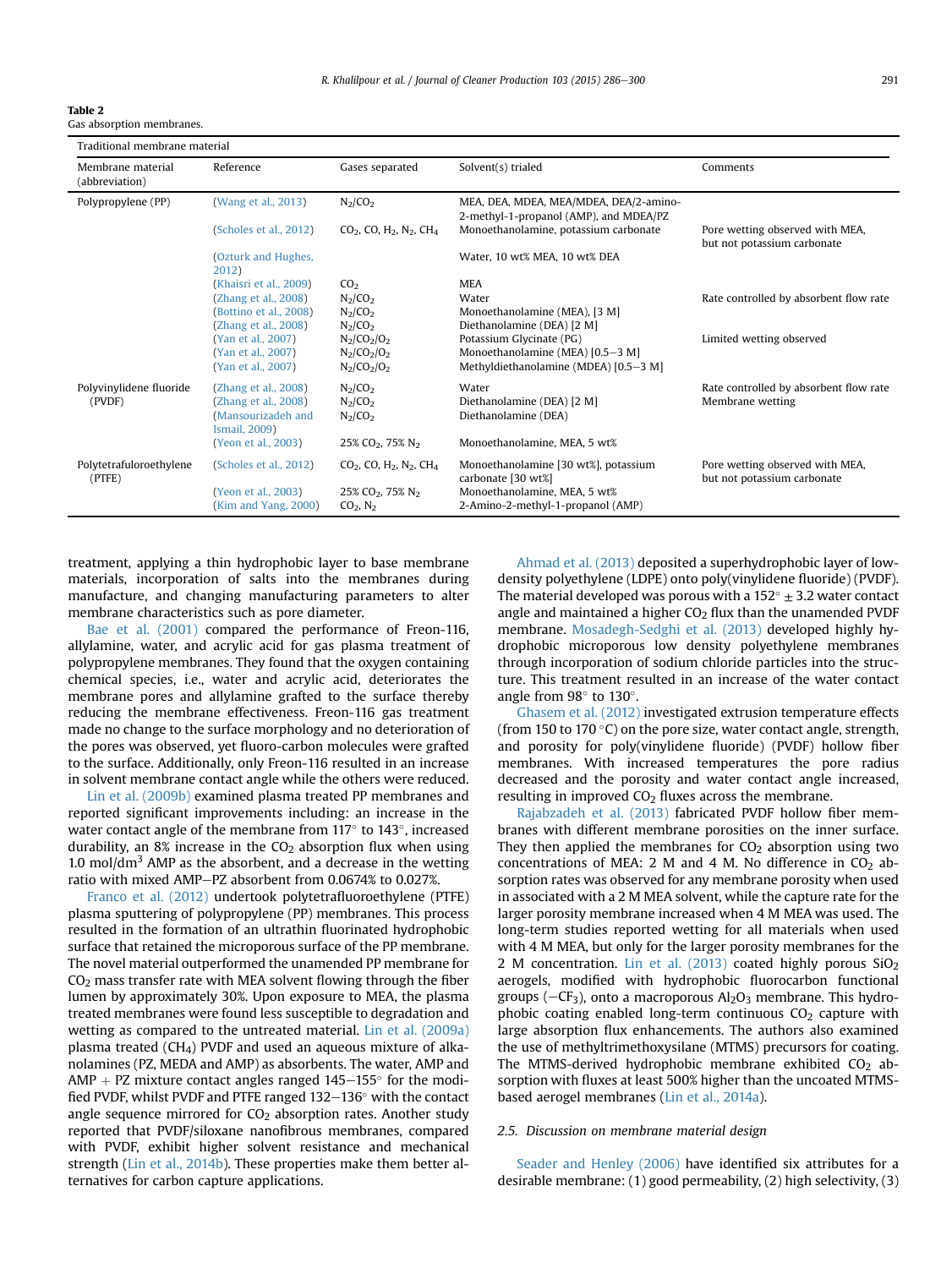chemical and mechanical compatibility with the process environment, (4) stability, freedom from fouling, and reasonable useful lifetime, (5) amenability to fabrication and packaging, and (6) resistance to high pressures. Suitable membranes for carbon capture should have all these attributes. However, most of the existing studies on  $CO<sub>2</sub>$  capture membranes are focused on improving selectivity and lack sufficient attention to other important requirements. Furthermore, the impacts of other flue gas components, such as water vapor,  $O_2$ ,  $SO_x$ ,  $NO_x$ ,  $NH_3$ , etc., have been ignored widely in literature. With a few exceptions ([Hussain and](#page-13-0) Hägg, 2010; Merkel et al., 2010; Reijerkerk et al., 2011; Sada et al., [1992; Scholes et al., 2010\)](#page-13-0), the existing studies mainly focus on a binary mixture of  $N_2$  and  $CO_2$  and most of the available selectivity values are reported only for this binary mixture.

The existing experimental studies mainly analyze the permeability of pure gases and then estimate the  $CO<sub>2</sub>/N<sub>2</sub>$  selectivity. However, permeability of a gas at pure versus mixture conditions may vary remarkably due to different molecules' competition in diffusion and sorption [\(Koros and Fleming, 1993\)](#page-13-0). Understanding the important role of minor components in the design and operation of membranes for carbon capture, [Scholes et al. \(2009\)](#page-14-0) reviewed those polymeric membranes considering the impacts of minor gases on membrane permeability, plasticization, and aging effects. They concluded that "while many minor components can affect performance both through competitive sorption and plasticization, much remains unknown. This limits the selection process for membranes in this application." One good example for illustration is regarding the effect of water vapor. There has been traditional thought that water, due to its higher permeability than  $CO<sub>2</sub>$  plus solubility of  $CO<sub>2</sub>$  in water, will cause a plasticization effect. It will moreover result in part of the  $CO<sub>2</sub>$  to be lost due to dissolution in water. However, [Merkel et al. \(2010\)](#page-13-0) found that the presence of water has a beneficial effect of providing an internal sweep due to diluting the permeate and thus increasing the  $CO<sub>2</sub>$ permeation driving force through the membrane. The water content of permeate could be removed through the intercoolers of the multistage compression of  $CO<sub>2</sub>$  before transport to a storage site. Similar results on the positive impact of water have been reported for PVAm facilitated transport membranes (Hussain and Hägg, [2010](#page-13-0)) and poly(ethylene oxide) based block copolymers ([Reijerkerk et al., 2011\)](#page-14-0). In a contradicting study, [Scholes et al.](#page-14-0) [\(2010\)](#page-14-0) associated water with negative impacts. The work of [Scholes et al. \(2010\)](#page-14-0) involved the experimental determination of the effect of minor gas components such as carbon monoxide, hydrogen sulfide, and water on the performance of a polydimethyl siloxane (PDMS) rubbery membrane in  $CO<sub>2</sub>/N<sub>2</sub>$  separation. Examining the syngas of integrated gasification combined cycle processes, [Scholes et al. \(2010\)](#page-14-0) showed that the permeability of both  $CO<sub>2</sub>$  and  $N<sub>2</sub>$  over PDMS decreased with the addition of these components due to competitive sorption of these gases, with the exception of positive impact of  $H_2S$  on  $N_2$  permeability. The negative effect of water vapor on the permeability of  $N_2$  and  $CO_2$  is due to the hydrophobic nature of PDMS resulting in very low water sorption. Using the Flory–Huggins theory, they justified that water occupies the free volume within PDMS and then results in lower  $CO<sub>2</sub>$  and N<sub>2</sub> permeability. [Low et al. \(2013\)](#page-13-0) have also highlighted that though water vapor in flue gas can have a slight positive sweep effect on process performance, its effect on membranes can be complex depending on possible interactions of sorbed water with the membrane. An interesting discussion also is provided by [Jiang](#page-13-0)  $(2012)$  on the notably complex impact of water on  $CO<sub>2</sub>$  capture over MOFs. For instance, water impact can be positive on  $CO<sub>2</sub>$ separation at a certain pressure range and negative at another pressure range. Future studies, therefore, may need to measure the permeability and selectivity of  $CO<sub>2</sub>/N<sub>2</sub>$  under the mixture condition, or even under the condition of real flue gas compositions, while considering oxygen and water vapor at least.

Therefore, it can be concluded that research in the field of membrane material design (MMD) is more complex and has a wider spectrum than just focusing on improving the permselectivity of  $CO<sub>2</sub>/N<sub>2</sub>$  over a narrow operating condition. Other membrane attributes, i.e., stability and compatibility, while considerations of the real process environment and operational parameters are yet to be well explored. Commercialization of membranes might not be possible without addressing these critical technical and operational concerns in various scales from lab to pilot plant.

#### 3. Process systems design for membrane-based carbon capture (MPCC)

The objective of membrane system engineering (MSE) is to design the entire membrane process systems in optimal configurations to achieve required purities at minimum capital and operational expenditures (CAPEX and OPEX). Modeling and optimization are essential in MSE work which are nowadays more facilitated by faster computers and enhanced algorithms. Membranes require high pressures in order to generate driving force and facilitate mass transfer. With notable increase in energy prices within the last decade, the importance of optimal system design has remarkably increased in order to minimize the operational costs and thus enhance the overall performance of membranes, especially in the conditions that there are competing alternatives for membranes.

[Bernardo et al. \(2009\)](#page-12-0) in a thorough review of state of the art membranes for gas separation point out the fact that the concept of application of membranes for PCC is not fully explored and "significant design optimization would be required in order to identify efficient, feasible, and environmentally sound technical solutions." Similar conclusions are reported elsewhere [\(He et al., 2013](#page-13-0)). Here, we review membrane processes in unit and network levels and discuss the complementary nature of MMD and MSE.

#### 3.1. Membrane unit modeling

There have been numerous efforts in membrane modeling over the last six decades. [Weller and Steiner \(1950a,b\)](#page-14-0) first proposed a method to calculate the permeate composition of a binary gas mixture in a cross-flow process while assuming negligible pressure drop. [Brubaker and Kammermeyer \(1954\)](#page-12-0) were the first to tackle the topic of multicomponent membrane separation. They introduced a method to solve a perfect-mixed membrane. However, the model was limited to three or four components, exposing the complex nature of membrane modeling. [Stern et al. \(1965\)](#page-14-0) presented a general algorithm for multicomponent gas mixtures. It was a trial and error method in perfect-mixing flow condition.

Though there were other efforts ([Pan and Habgood, 1978a, b;](#page-13-0) [Sengupta and Sirkar, 1984](#page-13-0)) that tackled this problem, it was [Shindo et al. \(1985\)](#page-14-0) who presented a complete calculation method for multicomponent gas mixtures at five different flow patterns (one-side-mixing, perfect-mixing, cross flow, countercurrent, and cocurrent). The study was based on flat membranes with the assumption of negligible pressure drop on both sides of the membrane. It concluded that countercurrent flow could result in higher permeate purity. A similar study was carried out by [Li et al.](#page-13-0) [\(1990\)](#page-13-0) reporting the outperformance of countercurrent flow. Recently, [Alshehri et al. \(2013\)](#page-12-0) improved the [Shindo et al. \(1985\)](#page-14-0) model by adding Hagen-Poiseuille approximation formula for describing the permeate pressure change in the fiber lumen.

[Pan \(1986\),](#page-13-0) expanding on his previous models [\(Pan, 1983; Pan](#page-13-0) [and Habgood, 1974, 1978a, b\)](#page-13-0), presented a model of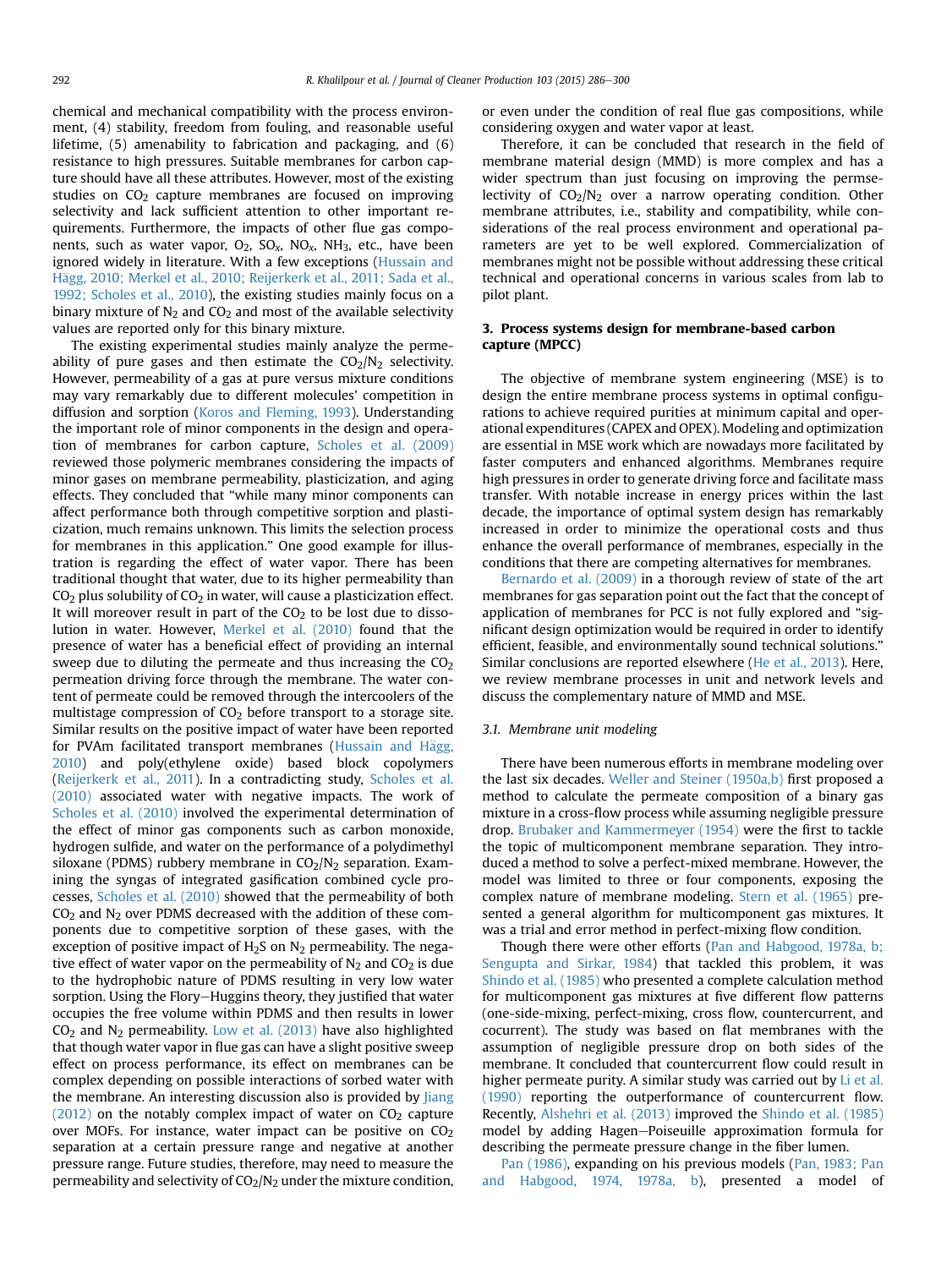multicomponent permeation with high-flux, asymmetric hollowfiber membranes. The model considered the permeate pressure variation inside the fiber. A thorough review of efforts done for gas membrane modeling till 1992 could be found in [Kovvali et al.](#page-13-0) [\(1992\)](#page-13-0).

In a different type of modeling, [Coker et al. \(1998\)](#page-12-0) introduced an algebraic stage-wise method by dividing the length of hollow fiber into a series of S stages in the axial direction and mass balances were enforced in each section. They developed a model for cocurrent, countercurrent, and cross flow contacting patterns considering permeate sweep, pressure-dependent permeability coefficients, and bore side pressure gradients. The existence of a boundary layer on either side of the membrane results in the formation of pressure and concentration gradients near the membrane surface (addressed as concentration polarization) which reduces the driving force.

[Scholz et al. \(2012\)](#page-14-0) have correctly highlighted the fact that conventional studies have generally ignored the process nonidealities and there exist very few studies which have studied the non-idealities such as concentration polarization [\(Ohlrogge et al.,](#page-13-0) [2010\)](#page-13-0), Joule-Thomson effect ([Gorissen, 1987](#page-12-0)), real gas behaviors ([Soni et al., 2009](#page-14-0)), and pressure drop on both sides of the membrane. [Scholz et al. \(2012\)](#page-14-0) developed and validated a model considering concentration polarization, the Joule-Thomson effect, pressure losses, and real gas behavior. Their case-study on  $CO<sub>2</sub>/$ propane and  $CO<sub>2</sub>/$ methane showed that the non-ideality in the case of  $CO<sub>2</sub>/$ methane was notable. This fact might be extendable to  $CO<sub>2</sub>/$  $N<sub>2</sub>$  mixtures. We expect that future research on gas membranes will focus more on addressing the process non-idealities.

With this background on the modeling of membrane unit, it would be interesting to know that except for very limited studies (e.g., [Alshehri et al., 2013; Hasan et al., 2012; Khalilpour et al., 2012;](#page-12-0) [Merkel et al., 2010](#page-12-0)), the mainstream PCC membrane modeling tasks have been carried out with assumption of binary  $CO<sub>2</sub>/N<sub>2</sub>$  mixture for flue gas. We will address the binary studies in later sections when we review membrane systems and the techno-economic studies. [Merkel et al. \(2010\)](#page-13-0) used multicomponent flue gas in their study, but did not present their model. [Khalilpour et al. \(2012\),](#page-13-0) using the multicomponent gas model of [Pan \(1986\),](#page-13-0) investigated the impact of numerous parameters such as area, length, pressure, permeance, and selectivity on the separation of  $CO<sub>2</sub>$  from flue gas over co/countercurrent hollow fiber membranes. From a merely technical point of view, they showed that when the concentration of  $CO<sub>2</sub>$  in the inlet feed is comparatively low (less than 15%), membrane separation, neither in pressurized nor in vacuum configurations, can satisfy high purity permeate or high recovery. Their study showed selectivity and permeability have a combined impact on PCC membrane performance and a high selectivity (e.g., >50) is not merely advantageous. A similar proposal was given earlier by [Kaldis et al. \(1998\)](#page-13-0) who studied flue gas with binary  $CO<sub>2</sub>/N<sub>2</sub>$ composition. [Khalilpour et al. \(2012\)](#page-13-0) also identified optimal regions of flue gas pressures and membrane area within which a technoeconomical process system design could be carried out. [Alshehri](#page-12-0) [et al. \(2013\)](#page-12-0) introduce a model by accommodating the Hagen–Poiseuille approximation formula in [Shindo et al. \(1985\)](#page-14-0) in order to describe the permeate pressure change in the fiber lumen. With this model, they investigated the performance of a flue gas with four components  $(CO_2, N_2, O_2, and H_2O)$  over co- and countercurrent membrane configurations.

#### 3.2. Multi-stage membrane network synthesis and design

There is general consensus that membranes are good for bulk separation. We can categorize membrane processes into two major groups:

- 1 When the concentration of the target component in the inlet feed gas is high, membranes can perform very well compared to other kinds of separation systems, resulting in high purity permeate. However, they fail in achieving a retentate stream with a low concentration of target component. One example is the case of a gas sweetening process for which membrane is an economical option to separate bulk of sour gas, whilst it is not capable of achieving a retentate (processed natural gas) with required pipeline specifications, i.e., sour gas concentration less than 2%. Therefore, a hybrid of membrane and amine system is introduced, in which the membrane takes the responsibility of the bulk of separation and the amine solvent further reduces the sour concentration of retentate.
- 2 When the concentration of the target component in the inlet feed gas is comparatively low, the membrane can neither satisfy high purity permeate nor low-concentration retentate.

In most of the flue gas cases, the concentration of  $CO<sub>2</sub>$  is notably low ([Table 1\)](#page-1-0). At such conditions, a single-stage membrane cannot produce high quality permeate or retentate even at very high inlet pressures and/or over large membrane areas. The solution is a combination of a few-stage membrane, in parallel or in series to reach higher qualities of permeate and retentate. Such arrangements result in higher CAPEX (due to high membrane area) and OPEX (due to high compression costs) making the appropriacy of membrane debatable for such conditions of low concentration feeds. In such scenarios, membranes may not be the best available technology (BAT) and other separation technologies might be competitive. Selection of the right option will therefore require detailed techno-economical investigations. The success of membrane systems will be very much dependent on process synthesis, configuration, and design. Here, we review the works on membrane process network (in general and for PCC processes) and we will discuss techno-economics in the next section.

As seen in many industrial applications, single-stage membrane separation has limitations in achieving high quality permeate or retentate while typically the objective of separation is either a high quality permeate or a high quality retentate. The reason is due to the permeation requiring a driving force between two membrane sides, i.e.,  $x_jP_f - y_jP_p > 0$ , resulting in:

$$
y_j < \frac{x_j P_f}{P_p} = \frac{x_j}{\beta}
$$

Therefore, when the concentration of target component  $j$  in the feed gas  $(x_i)$  is low, even high pressure ratios  $(\beta)$  may not achieve high permeate purity  $(y_j)$ . As such, more stages are required in order to achieve the desired quality and high recovery. The first solution was a patent by [Pfefferle \(1960\)](#page-13-0) who presented a two-stage system with permeate recycled in order to reach high purity permeate. Following the two-stage presentation, a cascade of membrane systems was introduced for a binary gas mixture separation [\(Kakuta et al., 1978; Ozaki et al., 1978\)](#page-13-0). [Gruzdev et al. \(1984\)](#page-12-0) proposed a method for calculation of a cascade system when there is a multicomponent gas mixture. Moreover, some studies have proposed using different membrane materials in the cascade system ([Stern et al., 1984\)](#page-14-0).

The cascade model (shown in [Fig. 6](#page-8-0)) is the most general multistage membrane design. The design idea is borrowed from conventional mass transfer operation designs such as multi-stage distillation or extraction systems [\(Treybal, 1955](#page-14-0)). The downstream membranes enrich permeate to higher purities of the target components while upstream membranes strip remaining traces of target components to desired values. In many processes, either of the enriching or stripping section is required. For instance, in the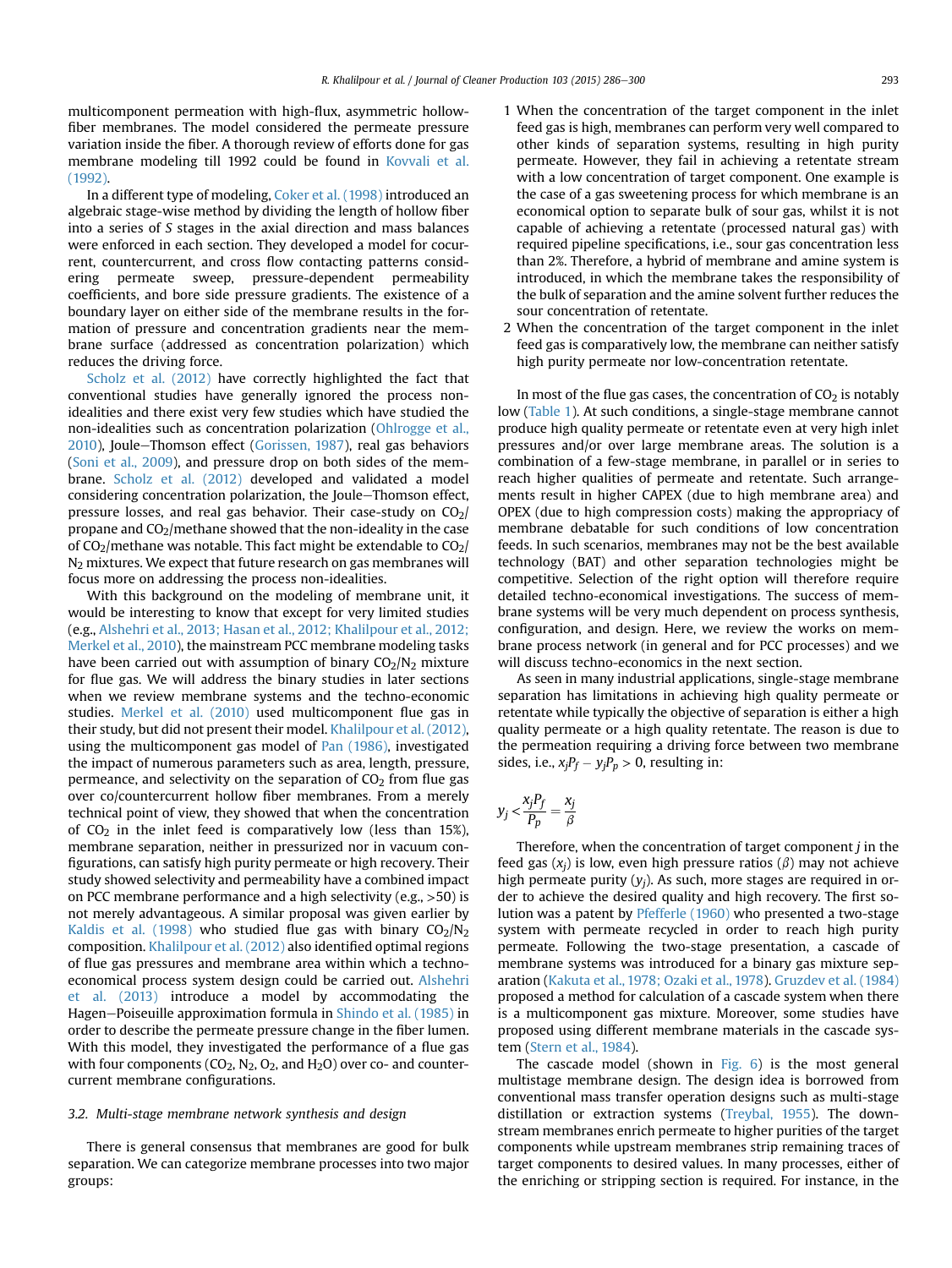<span id="page-8-0"></span>

Fig. 6. Schematic of cascade membrane system with recycle.

case of oxygen separation from air via air separation units (ASU), the downstream enriching section is not required. In the case of natural gas sweetening, the objective is to minimize the concentration of sour gas ( $CO<sub>2</sub>$  and  $H<sub>2</sub>S$ ) in retentate. Therefore, an upstream stripping section is required. Moreover, the concentration of permeate, i.e., sour gas, is also important in order to minimize natural gas loss in the permeate stream. Therefore, a downstream stripping section is also needed.

It is, however, discussed that, except very low feed concentrations ([Li et al., 1990](#page-13-0)) or low-efficient membranes ([Avgidou et al.,](#page-12-0) [2004](#page-12-0)), a series of two ([Ozaki et al., 1978\)](#page-13-0) or three stage [\(Pettersen](#page-13-0) [and Lien, 1995\)](#page-13-0) membrane system is usually the most technoeconomically optimal configuration. It is proven that the introduction of more stages results in slightly less membrane area and compression energy, and the increase in the number of compressors ultimately neutralizes this advantage [\(Pettersen and Lien,](#page-13-0) [1995](#page-13-0)).

There have been numerous studies for optimal configurations of two/three-stage membrane systems. Studying the two-stage systems, [Kao et al. \(1989\)](#page-13-0) compared the continuous column membrane, or CMC (Fig. 7a) ([Pfefferle, 1960](#page-13-0)), to the two strippers in series permeator system, TSSP (Fig. 7b). They reported sweet-spot operating conditions for each configuration. According to them, TSSP is superior to CMC configuration unless the objective is to minimize membrane area or to have high purity permeate. A similar result was reported by [Qiu et al. \(1989\)](#page-13-0), in terms of economic evaluation, stating that TSSP is the best configuration when the objective is high quality retentate, while in the case of high quality permeate, CMC is more efficient.

[Bhide and Stern \(1993\)](#page-12-0) studied seven different one-, two-, and three-stage configurations with respect to minimum costs. They found that a three-stage system with a single permeation stage in a series with a two-stage permeation cascade with recycle ([Fig. 8\)](#page-9-0) was the best.

[Pettersen and Lien \(1995\)](#page-13-0) studied the intrinsic behavior of several single-stage and multi-stage permeator systems. They also divided the multi-stage system into enriching and stripping cascades which could be two- or three-stages. According to them, if the objective is to have retentate with minimum concentration of a high permeable component, then the upstream section of the cascade (stripping) will be chosen. In the case of a high purity permeate product, design downstream section (enriching) is the best choice. [Datta and Sen \(2006\)](#page-12-0) techno-economically reviewed ten different one-, two-, and three-stage configurations and reported that the selection of the best configuration is highly related to feed quality, separation objectives, and market parameters.

It can be concluded that the selection of proper multi-stage systems is highly dependent on the separation strategy which is mostly affected by economical inputs. When the retentate is the target product and its partial loss with permeation is not economically important, the strategy will be mere stripping. For mere stripping objectives, a two-stage (Fig. 7b) or three-stage ([Fig. 9](#page-9-0)a) stripper would be selected. However, when the objective is high purity permeate, the strategy will be to enrich and a two/ three-stage enriching system [\(Fig. 9b](#page-9-0)) will then be chosen.

There might be a condition where high quality retentate is required, but minimum loss in permeate is also desired. Alternatively, high quality permeate might be required with minimum loss in the retentate stream. In such conditions, when both high quality permeate and retentate are desired, a combination approach could be Fig. 7a ([Pfefferle, 1960](#page-13-0)), [Fig. 8](#page-9-0) [\(Bhide and Stern, 1993](#page-12-0)), or [Fig. 10](#page-9-0) one-stage enriching with two-stage stripping [\(Pettersen and Lien,](#page-13-0) [1995](#page-13-0)). According to [Seader and Henley \(2006\),](#page-14-0) the best method in designing cascade systems is to choose parameters in a way that the composition of a permeate recycled to any stage i is identical to that of feed entering the same stage.

Attention to multistage membrane network has taken off in recent years. There have been numerous efforts to develop socalled "superstructures" for membrane process synthesis ([Agrawal, 1996; Qi and Henson, 2000; Uppaluri et al., 2004; Saif](#page-12-0) et al., 2009; Alshehri et al., 2013; Gassner and Maréchal, 2010).

The earliest study, was that by [Vandersluijs et al. \(1992\)](#page-14-0) who investigated the merits of single-stage and two-stage cascade membrane systems for PCC application. They used the [Shindo et al.](#page-14-0) [\(1985\)](#page-14-0) model for membrane unit modeling with the assumption of binary  $CO<sub>2</sub>/N<sub>2</sub>$  flue gas. They reported that for high purity  $CO<sub>2</sub>$ products (>80%), the two-stage system can notably outperform the single-stage process. Similar results were reported by [Carapellucci](#page-12-0) [and Milazzo \(2003\)](#page-12-0) who highlighted that the two-stage design is the best option for enriching  $CO<sub>2</sub>$  stream while the addition of the third stage does not notably improve the  $CO<sub>2</sub>$  purity while increases the process complexity markedly.



Fig. 7. Schematic of a) CMC and b) TSSP.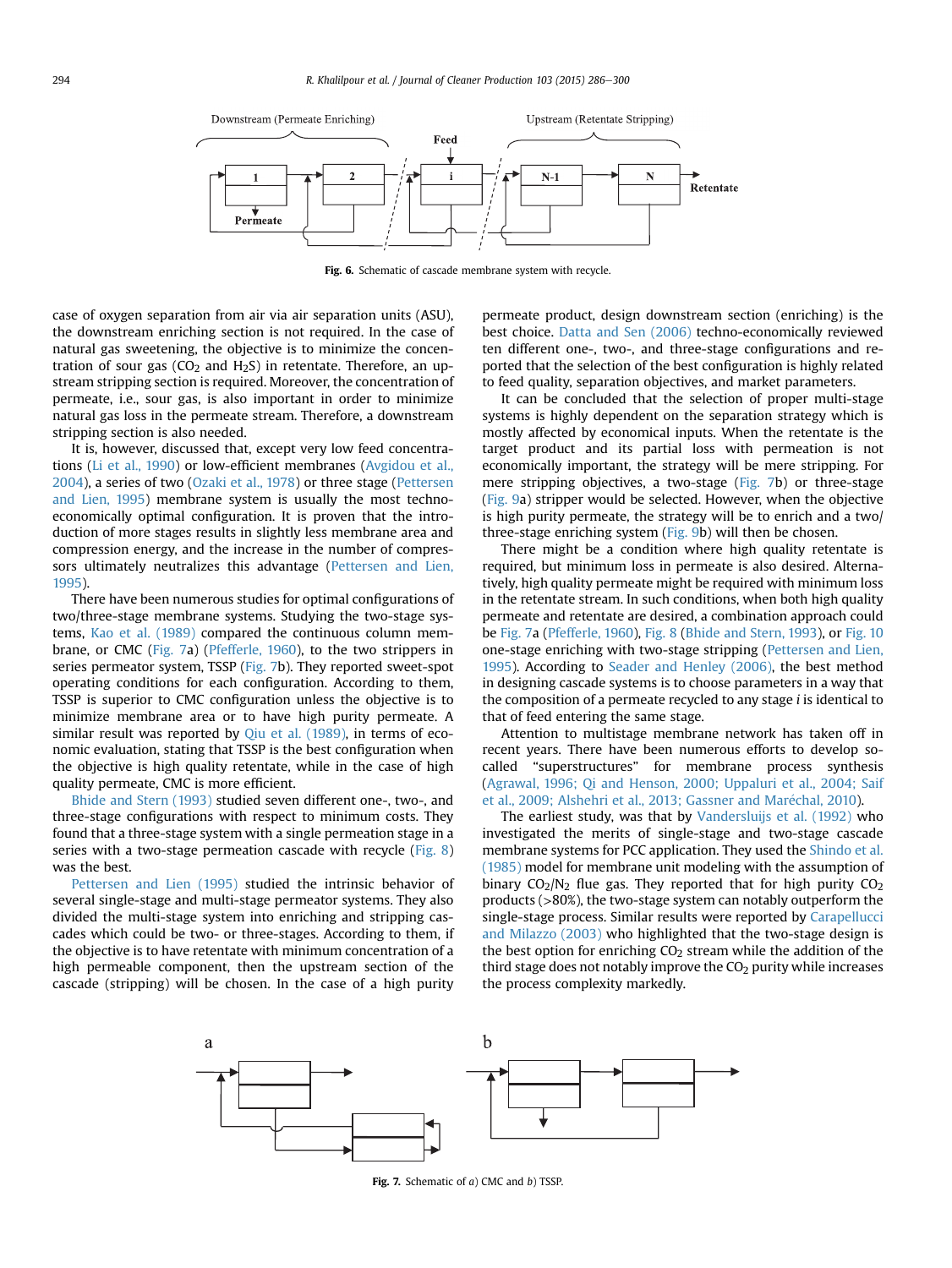<span id="page-9-0"></span>

Fig. 8. Schematic of a single permeation stage in series with two-stage permeation cascade.



Fig. 9. Schematic of  $a$ ) a three-stage stripping and  $b$ ) a two/three-stage enriching system.

[Ho et al. \(2008a\)](#page-13-0) investigated three processes, i.e., a single-stage and two-stage cascades with and without retentate recycle. They studied both vacuum and pressurized scenarios for single-stage while for two-stage processes only the vacuum scenario was studied. They employed the [Shindo et al. \(1985\)](#page-14-0) model for developing a binary cross-flow gas separation model of the membrane unit. According to their results, the vacuum two-stage with retentate recycle could achieve the highest  $CO<sub>2</sub>$  purity, while in terms of cost and without considering purity, vacuum single-stage was the best.

[Hussain and H](#page-13-0)ä[gg \(2010\)](#page-13-0) simulated two process configurations with facilitated transport membranes in an Aspen Hysys environment. The first configuration was a two-stage process with sweep gases of water vapor at the first stage (vacuum mode) and permeate at the second stage. The second configuration used recycled permeate as sweep gas for both stages. The result showed that the former configuration had a better performance. [Merkel et al. \(2010\)](#page-13-0) also introduced a two-stage and two-step membrane system considering countercurrent flow at vacuum mode and using incoming combustion air as a sweep gas to generate driving force. In their process, the flue gas first goes under a two-stage membrane



Fig. 10. Schematic of one-stage enriching with two-stage stripping.

with permeate recycle. In the second step, the  $CO<sub>2</sub>$ -enriched air is then cooled to room temperature to remove the water content. The dry gas is then subcooled to around  $-20$  °C and sent to fractionation unit. The fractionation bottom is liquid  $CO<sub>2</sub>$  ready to be pumped and sent for sequestration. The overhead gas is mainly incondensable nitrogen and some  $CO<sub>2</sub>$ . This gas stream goes into the third membrane unit where the  $CO<sub>2</sub>$  is further removed and recycled to the front of the membrane unit while the retentate is vented.

The idea of combustion air sweep was also utilized by [Zhai and](#page-14-0) [Rubin \(2013b\)](#page-14-0) who investigated a two-stage, two-step membrane system with air sweep for capturing  $CO<sub>2</sub>$  at coal-fired power plants. In the second step, the retentate passes through a membrane with sweep air flow to further dilute the flue gas before being vented.

[Alshehri et al. \(2013\)](#page-12-0) introduced an N-stage membrane network superstructure considering possible flowsheet configurations. An optimization formulation was then developed and solved using an objective function that minimizes the costs associated with operating and capital expenses. The membrane unit model was developed using the [Shindo et al. \(1985\)](#page-14-0) multicomponent gas model with the addition of pressure drop formulations inside the fiber. The model was able to synthesize the network configuration and identify the optimal design and operation variables. Their casestudy for a 300 MW coal-fired power plant resulted in a twostage membrane system for  $CO<sub>2</sub>/N<sub>2</sub>$  selectivity of 100 and a threestage for selectivity of 50.

#### 3.3. Discussion on membrane systems

A single-stage membrane is not a feasible solution for MPCC due to low  $CO<sub>2</sub>$  content of flue gas ([Table 1\)](#page-1-0), though it has been widely used in the modeling works for MPCC. The other issue is the significant impacts of other flue gas components on process system design while the mainstream studies are based just on the binary  $CO<sub>2</sub>/N<sub>2</sub>$  assumption. Furthermore, some studies assume a mixed flow pattern that may be subject to error, as in practice cocurrent and countercurrent flows are used. There seems a general consensus in the literature on the positive impact of vacuum configuration and the application of sweep gas for MPCC.

#### 4. Techno-economics of MPCC systems

A number of techno-economic studies have been carried out to evaluate the feasibility of membrane systems for removing  $CO<sub>2</sub>$ from flue gases and improve the viability of membrane technology for carbon capture. An early study by [Vandersluijs et al. \(1992\)](#page-14-0) investigated the technical feasibility and mitigation costs of polymer membranes for the recovery of  $CO<sub>2</sub>$  from flue gases of a power plant. They employed a cross-flow permeation model in conjunction with optimization analysis for the membrane process to determine  $CO<sub>2</sub>$  abatement costs that depend on the separation targets. For the 50% product purity and 75% recovery for  $CO<sub>2</sub>$ , the minimum achievable cost was estimated to be US\$48 per tonne of  $CO<sub>2</sub>$  avoided. Improving the product purity and the degree of  $CO<sub>2</sub>$ recovery to the higher levels of 95% and 90% respectively would significantly increase the cost of  $CO<sub>2</sub>$  avoided by nearly 50% (US\$71 per tonne of  $CO<sub>2</sub>$  avoided). They illustrated that for the membranes available at the time of their study, membrane capture technology could not compete with solvent-based technologies; and in order for membranes to become economically attractive for carbon capture, membranes with  $CO<sub>2</sub>/N<sub>2</sub>$  selectivity higher than 200 along with high permeability would be required. This threshold value regarding the selectivity has thereafter been cited by different membrane studies ([Aresta, 2003; Favre, 2007; Feron et al., 1992;](#page-12-0) [Wolsky et al., 1994](#page-12-0)).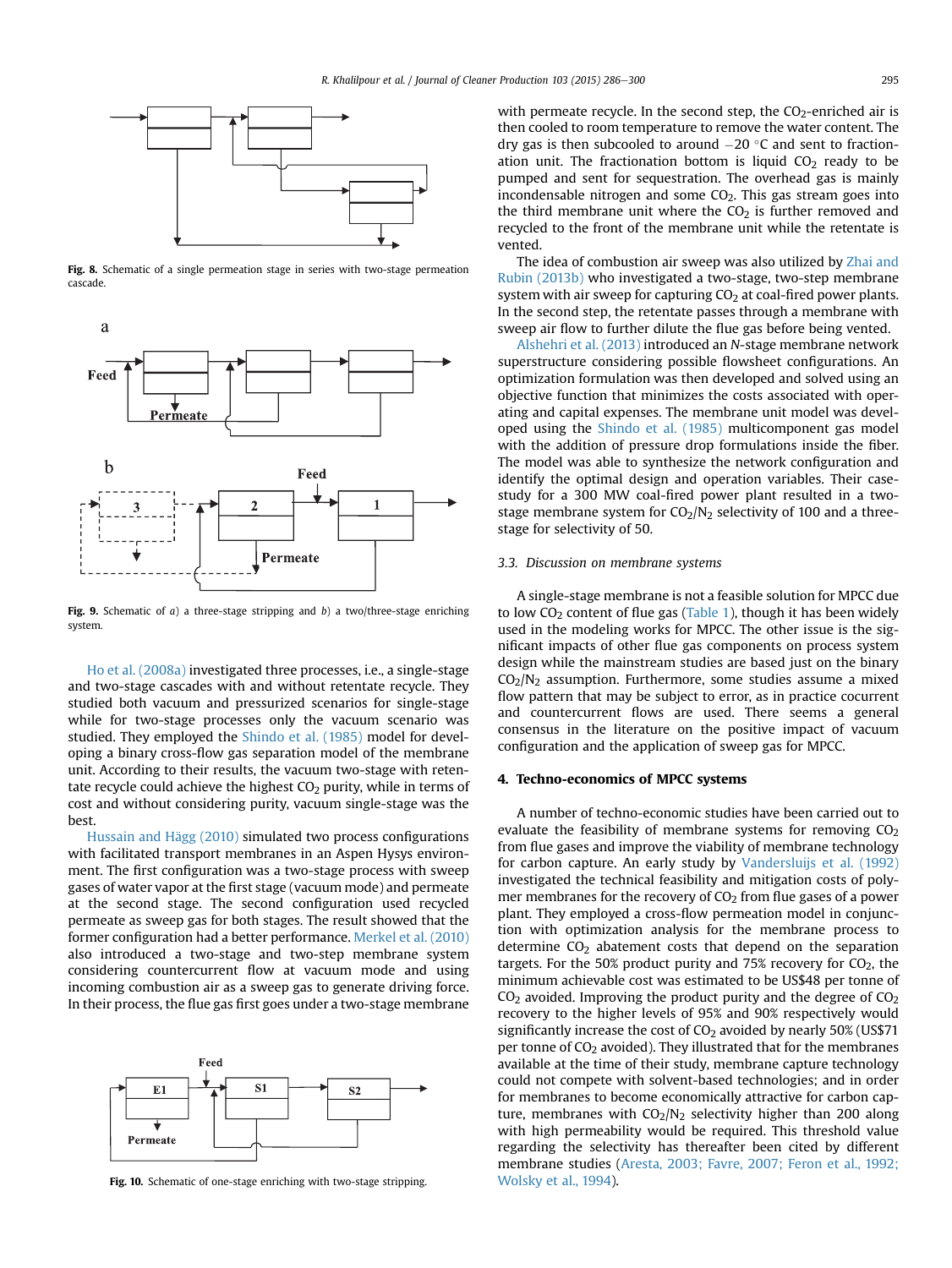[Kazama et al. \(2004\)](#page-13-0) carried out an economic analysis to evaluate their developed Cardo polyimide hollow fiber membrane with high  $CO<sub>2</sub>$  permeance of 1000 GPUs and  $CO<sub>2</sub>/N<sub>2</sub>$  selectivity of 40. They illustrated that the success of membranes as an alternative to existing amine-based capture systems depends on the  $CO<sub>2</sub>$  concentration of source gases. When the inlet  $CO<sub>2</sub>$  concentration is around 25% or more, membrane systems become economically advantageous over amine-based capture systems. In addition, the energy penalty of vacuum pumping for producing the driving force for gas separation would contribute 50% or more of the total separation cost, which implies that reducing the power use for the capture process would help lower the cost for removing  $CO<sub>2</sub>$  from flue gases. Membrane capture systems, therefore, become more viable with pressurized gas streams via reducing the energy requirement for gas separation.

[Matsumiya et al. \(2005\)](#page-13-0) estimated energy consumption of a novel ultrafiltration hollow fiber module with facilitated transport membrane for the separation of  $CO<sub>2</sub>$  from the flue gas and evaluated the effects of a range of major parameters including the permeate side pressure, temperature, gas and liquid flow rates, and the inner diameter of hollow fiber membranes. In the membrane module, both the flue gas and carrier solution (DEA) are supplied to the lumen side (slightly above atmospheric pressure) of the hollow fiber membrane, and  $CO<sub>2</sub>$  is dissolved in the carrier solution and permeates. As soon as the solution enters the shell side, being under vacuum pressure,  $CO<sub>2</sub>$  is liberated and the solution is recycled. Among the key parameters, increasing the inner diameter of the hollow fiber would remarkably decrease the energy penalty. The energy consumption was reported to be in the range from 0.072 kWh/kg-CO<sub>2</sub> (0.259 GJ/tonne-CO<sub>2</sub>) to 0.211 kWh/kg-CO<sub>2</sub> (0.796 GJ/tonne-CO<sub>2</sub>) when the hollow fiber inner diameter was changed from 1.4 mm to 0.8 mm. In addition, they evaluated two different designs for achieving the required driving force between feed and permeate sides. In one design the flue gas entering the feed side was compressed while the permeate side was kept under the atmospheric pressure. In contrast, the other design kept the feed flue gas under the atmospheric pressure but made a vacuum condition in the permeate side. They found that the energy consumption required for achieving the driving force using the vacuum strategy was significantly less than the one with compressing the feed flue gas. A similar conclusion was made by [Zhai and Rubin](#page-14-0) [\(2013b\)](#page-14-0) based on the analysis for two-stage membrane systems.

[Bounaceur et al. \(2006\)](#page-12-0) systematically conducted parametric analyses to identify the potential as well as the limitations of singlestage membrane separation processes for  $CO<sub>2</sub>/N<sub>2</sub>$  separation in comparison with amine-based solvent processes. Amine absorption is shown to be the best option when a high  $CO<sub>2</sub>$  purity is desired as the high purity induces a large energy penalty for membrane systems. However, when the  $CO<sub>2</sub>$  recovery ratio and permeate composition do not exceed 0.8 and the  $CO<sub>2</sub>$  concentration of flue gas is more than 20%, the membrane separation has significant advantage over amine absorption because of its lower energy requirement of about 0.5-1 GJ/tonne-CO<sub>2</sub> recovered. This study concluded that for the membranes with  $CO<sub>2</sub>/N<sub>2</sub>$  selectivities less than 50, the membrane process is not feasible and higher selectivities more than 100 are required to facilitate the feasibility for carbon capture. Similarly, another study also claimed that MEAbased capture technology is less expensive than membrane capture technology even for  $CO<sub>2</sub>$  purity requirements as low as  $60\%$  [\(Ho](#page-13-0) [et al., 2006b\)](#page-13-0).

[Ho et al. \(2006a\)](#page-13-0) compared the feasibility of a single-stage membrane process for PCC against an amine-based system and examined the effects of membrane characteristics, operating parameters, and system design on sequestration costs. They used the [Shindo et al. \(1985\)](#page-14-0) model considering binary flue gas and evaluated three membranes: Poly (phenylene oxide) (PPO), Polyimide (PI), and PEO. The three membranes have  $CO<sub>2</sub>/N<sub>2</sub>$  selectivities of 20, 30, and 50, respectively, resulting in a total sequestration cost of US\$55 to 61/tonne  $CO<sub>2</sub>$  avoided. Their techno-economic assessment confirmed the general consensus that such membrane selectivities require a high feed gas compression rate, which makes membranes not economically competitive against MEA systems. They suggested several approaches to improve the viability of membrane technology, including improvements in  $CO<sub>2</sub>$  permeability and selectivity and changes to the process configurations and operating pressures as well as reductions in the cost of membranes.

[Favre \(2007\)](#page-12-0) offered a critical comparison of dense polymeric membrane processes with amine absorption for post-combustion carbon capture and addressed that the potential of dense polymeric membranes to solve the flue gas treatment problem may have been underestimated. Although membranes in conjunction with a single-stage module, even with  $CO<sub>2</sub>/N<sub>2</sub>$  selectivity as high as 120, cannot compete with amine absorption for low  $CO<sub>2</sub>$  content, flue gases such as those from power plants, may compete with amines for application to flue gas sources with high  $CO<sub>2</sub>$  concentrations above 20% (such as flue gas from cement or steel production). That paper also comparatively presented the Robeson plots revealing the tradeoff between permeability and selectivity for rubbery and glassy polymers and showed that rubbery polymers may have relatively higher potential for flue gas treatment. However, both of the upper bound lines appear somewhat more opti-mistic than the similar ones presented by others ([Bernardo et al.,](#page-12-0) [2009; Powell and Qiao, 2006; Scholes et al., 2008\)](#page-12-0).

[Ho et al. \(2008a\)](#page-13-0) also compared the two major strategies of producing the driving force for membrane gas separation at coalfired power plants: compressing feed gas stream versus vacuum pumping in the permeate side, which is similar to other studies ([Bounaceur et al., 2006; Matsumiya et al., 2005\)](#page-12-0). They showed that while the vacuum strategy required relatively high membrane area, it could achieve 35% less capture cost per tonne of  $CO<sub>2</sub>$  avoided, compared to the compression design. But, neither of the driving force designs could result in a capture cost competitive with amine solvents.

[Zhao et al. \(2008\)](#page-14-0) investigated the effects on membrane performance  $(CO<sub>2</sub>$  separation degree and  $CO<sub>2</sub>$  purity) of operating conditions (e.g.,  $CO<sub>2</sub>$  concentration in the flue gas, pressure and temperature, etc.) as well as membrane properties (permeability, selectivity) and membrane area. They modeled a single-stage membrane process and also found that the single-stage membrane process could not achieve high purity  $CO<sub>2</sub>$  and separation degree at the same time.

[Merkel et al. \(2010\)](#page-13-0) reported development of a new membrane with  $CO<sub>2</sub>$  permeances of greater than 1000 GPUs and a  $CO<sub>2</sub>/N<sub>2</sub>$ selectivity of 50 at 30  $\degree$ C, which has permeance 10 times higher than those of commercial  $CO<sub>2</sub>$  membranes, but has a selectivity within the range reported for non-facilitated transport materials. They developed a novel two-stage membrane system using combustion air as sweep gas that carries a portion of permeated  $CO<sub>2</sub>$ back to the boiler and finally increases the  $CO<sub>2</sub>$  concentration of flue gas into the capture unit. Their study claimed that the membrane process with combustion air sweep for  $90\%$  CO<sub>2</sub> capture would account for 16% of the power output of a coal-fired power plant and result in a capture cost as low as  $$23$ /tonne CO<sub>2</sub>. Their study also suggested that improving the  $CO<sub>2</sub>$  permeance may become more important than increasing the  $CO<sub>2</sub>/N<sub>2</sub>$  selectivity to reduce the overall cost.

Hussain and Hägg (2010) used a novel  $CO<sub>2</sub>$ -selective facilitated transport membrane (PVAm) with selectivity of 200 in their techno-economic study. They compared two-stage membrane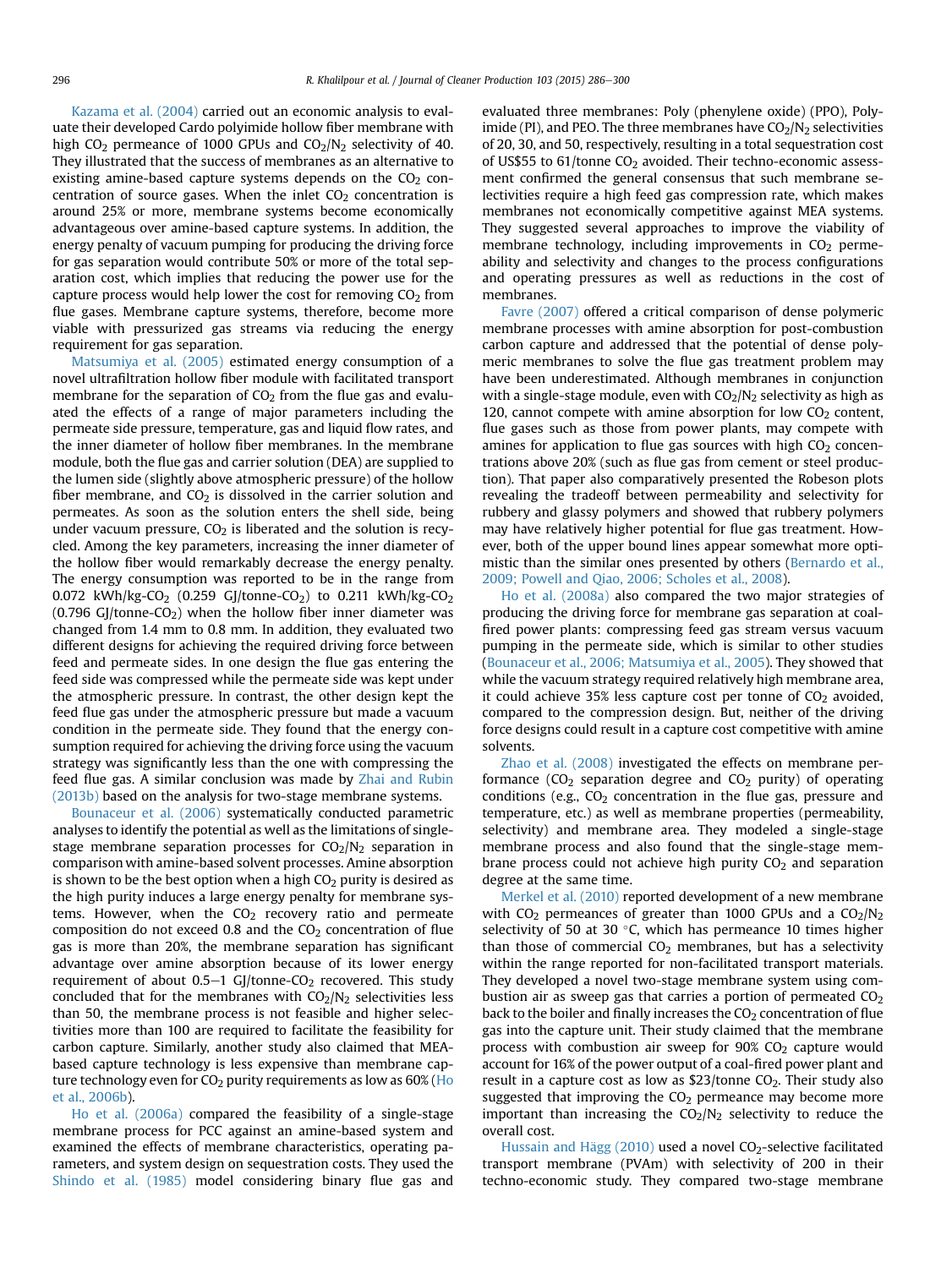processes with amine absorption in terms of energy requirement. They reported that membrane process using the facilitated transport membrane is feasible, even for low  $CO<sub>2</sub>$  concentration (10%) in flue gas while achieving more than  $90\%$  CO<sub>2</sub> purity and recovery.

[Zhai and Rubin \(2013b\)](#page-14-0) evaluated the performance and costs of multiple membrane capture systems including single- and multistage configurations on a common framework. Multi-stage membrane systems were identified to be able to simultaneously achieve the 90% removal efficiency and 95% or more product purity for  $CO<sub>2</sub>$ at pulverized coal power plants. The comparative assessment results indicate that the multi-stage membrane system with combustion air sweep is capable of achieving the separation targets at an avoidance cost that is 15% less than that of an amine-based capture process. Consistent with the finding by [Merkel et al.](#page-13-0)  $(2010)$ , enhancing the CO<sub>2</sub> permeability of membrane materials appear to be more economically attractive than increasing the  $CO<sub>2</sub>/$  $N<sub>2</sub>$  selectivity. However, they also highlighted a few key caveats such as the influences of minor gas components and humidity on membrane performance.

#### 4.1. Discussion on MPCC economics

The utilization of diverse membrane process models (simplified or rigorous) might be one of the main sources of discrepancies amongst the techno-economic studies, whilst efficient general models already exist in the literature. Therefore, it appears necessary that future studies employ more rigorous models for technoeconomic assessments.

More importantly, though technical and cost studies along with optimization analyses have been conducted actively for membrane capture systems, the costing scope and methodology appear inconsistent across existing studies ([Zhai and Rubin, 2013b](#page-14-0)), which makes it hard for cost comparisons among different membrane materials and process designs. There are big differences in the capital costing scope across various studies. Many cost studies include direct cost components such as membrane module, support framework, and power equipment, but largely ignore such indirect capital costs as process and project contingencies and owner's costs, which can account for more than 40% of total capital cost. As one of the key cost components of a CCS (carbon capture and sequestration) system,  $CO<sub>2</sub>$  product compression is not included in the scope of some techno-economic studies that evaluate the feasibility of membrane capture systems. The cost metric of "cost of  $CO<sub>2</sub>$  captured" has been adopted by many membrane studies, but this measure typically employs arbitrary electricity price assumptions that vary by more than a factor of two across existing studies, which is inappropriate for reporting and comparing CCS costs because of the big energy requirement of CCS systems [\(Zhai and Rubin, 2013b\)](#page-14-0). [Rubin et al. \(2013\)](#page-14-0) proposed a common costing methodology and provided detailed guidelines to improve the clarity and consistency of CCS cost estimates.

Furthermore, the deployment of CCS in fossil fuel-fired power plants likely will start with partial  $CO<sub>2</sub>$  capture. In September 2013, the U.S. Environmental Protection Agency proposed emission performance standards to limit  $CO<sub>2</sub>$  emissions from new fossil fuelfired power plants. The compliance with the proposed emission performance standards would require roughly  $40-50\%$  CO<sub>2</sub> capture for new pulverized coal power plants, depending on plant designs ([Zhai and Rubin, 2013a\)](#page-14-0). However, in the existing studies, the process designs and economics evaluation of membrane capture systems have been focused heavily on the  $90\%$  CO<sub>2</sub> capture efficiency. Although some studies have evaluated partial  $CO<sub>2</sub>$  capture, the  $CO<sub>2</sub>$  product of membrane capture processes has a lower purity less than 90–95%, which is not suitable for transport and geological storage. In addition, the existing cost comparisons for membraneversus amine-based CCS systems are basically limited to the 90%  $CO<sub>2</sub>$  capture efficiency. However, the costs of  $CO<sub>2</sub>$  avoided or captured by two types of CCS systems appear different trends as a function of  $CO<sub>2</sub>$  capture efficiency. For a typical amine-based capture system, the cost-effective  $CO<sub>2</sub>$  capture often happens to the 90% removal efficiency. In contrast, the minimum cost of  $CO<sub>2</sub>$ captured by a two-step/sweep membrane process is at about 70% of removal efficiency ([Merkel et al., 2010\)](#page-13-0). Therefore, more careful process development and economic assessments are needed for membrane systems designed for partial  $CO<sub>2</sub>$  capture.

#### 5. Conclusion

There has been an increasing interest in the application of membranes as an alternative technology in post-combustion carbon capture (PCC). Historically, there has not been a general agreement on the advantage of membranes against other methods such as amine-based absorption–desorption processes for  $CO<sub>2</sub>$ capture. In this paper, we reviewed the progress of membrane based PCC (MPCC) from both material and process design perspectives plus engineering economics.

The research on polymeric membranes for carbon capture likely move towards improving their performance by incorporating additional agents into the polymeric phase that could be another polymer (polymeric blends), particulate matter (mixed matrix membranes), or a carrier molecule (facilitated transport). Facilitated transport membranes (e.g., PVA based) seem to be promising for carbon capture. Membrane gas contactors have been suffering from the additional mass transfer resistance. However, a number of approaches to modify membrane materials are being investigated to improve the performance of gas absorption membranes. These include: plasma treatment, applying a thin hydrophobic layer to base membrane materials, incorporation of salts into the membranes during manufacture, and changing manufacturing parameters to alter membrane characteristics such as pore diameter.

Permeability and selectivity are two critical attributes of a good membrane. An industrially desirable membrane, however, requires (generally and specifically for carbon capture) other key features such as chemical and mechanical compatibility with the process environment, stability, freedom from fouling, reasonable useful lifetime, amenability to fabrication and packaging, and resistance to high pressures. Nevertheless, most of the existing studies on  $CO<sub>2</sub>$ capture membrane materials are focused on improving permselectivity and they lack sufficient attention to other important requirements. The impacts of minor gas components such as water vapor,  $O_2$ ,  $SO_x$ ,  $NO_x$ ,  $NH_3$ , etc. have been ignored widely in the literature and the existing studies, with few exceptions, mainly focus on a binary mixture of  $N_2$  and  $CO_2$ . As such, commercialization of membranes might not be possible without addressing these critical technical and operational concerns in various perspectives.

The widely used single-stage membrane configuration is not a feasible solution for MPCC due to the low  $CO<sub>2</sub>$  content of flue gas, even for membranes with high permselectivities. In the literature, there is an agreement with the positive impact of vacuum configuration in reducing the system energy penalty. Multi-stage membrane systems are feasible to simultaneously achieve the separation targets of high product purity and high removal efficiency for  $CO<sub>2</sub>$ . To improve the membrane technology's viability, optimizing the design of driving force for membrane gas separation appears important to reduce the energy penalty and the capture cost for membrane capture systems. Although recycling a portion of captured  $CO<sub>2</sub>$  via the gas sweep design may increase the  $CO<sub>2</sub>$  partial pressure of feed flue gas, and in turn, remarkably reduce the system power use, the effects of  $CO<sub>2</sub>$ -rich air combustion on traditional boiler performance and other environmental control systems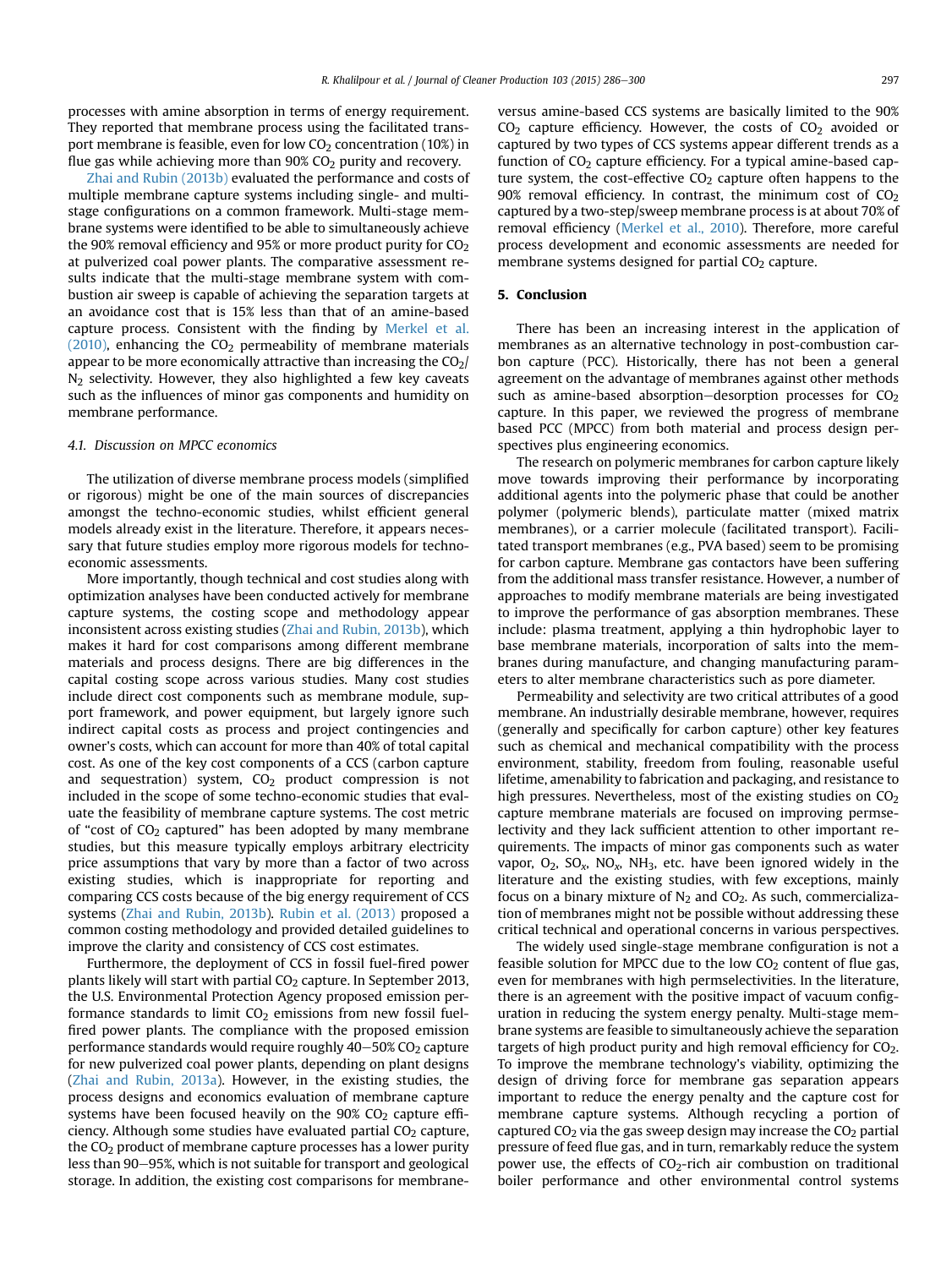<span id="page-12-0"></span>remain unclear, which needs more careful analyses. Many existing studies only evaluate the performance and costs of membrane capture systems alone, but do not explore the relations of power generation system designs to the process parameters and material properties that influence the overall performance and cost of membrane capture technologies. A plant-level analysis is needed to help explore tradeoffs in meeting performance and cost objectives and identify the most promising system designs and R&D targets of material properties for advancing membrane capture technologies.

The differences in gas separation and process models (multicomponent versus binary, multi-stage versus single-stage, etc.) employed by existing membrane studies are considered to be one of the key sources of discrepancies amongst the techno-economic studies. Furthermore, the costing scope and methodology appear inconsistent across existing studies and application of a common costing methodology could improve the clarity and consistency of MPCC cost estimates.

#### List of abbreviations

| <b>ASU</b>     | air separation units                                      |
|----------------|-----------------------------------------------------------|
| <b>BAT</b>     | best available technology                                 |
| <b>BAS</b>     | bis(aminopropyl)polydimethylsiloxane                      |
| CA             | cellulose acetate                                         |
| <b>CAPEX</b>   | capital and operational expenditure                       |
| CCS            | carbon capture and sequestration                          |
| <b>CMC</b>     | continuous membrane column                                |
| <b>CRGT</b>    | chemically recuperated gas turbine                        |
| <b>DADE</b>    | diamino diphenyl ether                                    |
| <b>EOR</b>     | enhanced oil recovery                                     |
| <b>GPU</b>     | gas permeation unit                                       |
| <b>IPCC</b>    | Intergovernmental Panel on Climate Change                 |
| <b>LDPE</b>    | low-density polyethylene                                  |
| MEA            | monoethanolamine                                          |
| <b>MGC</b>     | membrane gas contactors                                   |
| <b>MMD</b>     | membrane material design                                  |
| <b>MPCC</b>    | membrane-based carbon capture                             |
| <b>MSE</b>     | membrane systems engineering                              |
| <b>MTMS</b>    | methyltrimethoxysilane                                    |
| <b>OPEX</b>    | operational expenditure                                   |
| PA             | polyamides                                                |
| PAA            | poly(allylamine)                                          |
| <b>PCC</b>     | post-combustion carbon capture                            |
| PE             | polyethylene                                              |
| <b>PEO</b>     | poly(ethylene oxide)                                      |
| <b>PEP</b>     | poly(epichlorohydrin)                                     |
| <b>PES</b>     | polyethersulfones                                         |
| PI             | polyamides                                                |
| PP             | polypropylene                                             |
| <b>PTFE</b>    | polytetrafluoroethylene                                   |
| PU             | polyurethanes                                             |
| <b>PVA</b>     | poly(vinyl alcohol)                                       |
| <b>PVDF</b>    | poly(vinylidene fluoride)                                 |
| <b>SLM</b>     | support liquid membranes                                  |
| SPBI           | sulfonated polybenzimidazole                              |
| <b>TCDA</b>    | alicyclic 2,3,5-tricarboxy cyclopentyl acetic dianhydride |
| <b>TSSP</b>    | two stripper in series permeator                          |
|                | UN-FCCC United Nations Framework Convention on Climate    |
|                | Change                                                    |
| $\overline{I}$ | والتراز المستورين<br>$-$ 0. $ +$ 1.                       |

VDF vinylidene fluoride

#### References

Aaron, D., Tsouris, C., 2005. Separation of  $CO<sub>2</sub>$  from fl[ue gas: a review. Sep. Sci.](http://refhub.elsevier.com/S0959-6526(14)01092-0/sref1) [Technol. 40, 321](http://refhub.elsevier.com/S0959-6526(14)01092-0/sref1)-[348](http://refhub.elsevier.com/S0959-6526(14)01092-0/sref1).

- [Agrawal, R., 1996. Membrane cascade schemes for multicomponent gas separation.](http://refhub.elsevier.com/S0959-6526(14)01092-0/sref2) [Ind. Eng. Chem. Res. 35, 3607](http://refhub.elsevier.com/S0959-6526(14)01092-0/sref2)-[3617.](http://refhub.elsevier.com/S0959-6526(14)01092-0/sref2)
- [Ahmad, A.L., Jawad, Z.A., Low, S.C., Zein, S.H.S., 2014. A cellulose acetate/multi](http://refhub.elsevier.com/S0959-6526(14)01092-0/sref3)walled carbon nanotube mixed matrix membrane for  $CO<sub>2</sub>/N<sub>2</sub>$  [separation.](http://refhub.elsevier.com/S0959-6526(14)01092-0/sref3) [J. Memb. Sci. 451, 55](http://refhub.elsevier.com/S0959-6526(14)01092-0/sref3)-[66](http://refhub.elsevier.com/S0959-6526(14)01092-0/sref3).
- [Ahmad, A.L., Mohammed, H.N., Ooi, B.S., Leo, C.P., 2013. Deposition of a polymeric](http://refhub.elsevier.com/S0959-6526(14)01092-0/sref4) [porous superhydrophobic thin layer on the surface of poly\(vinylidene](http://refhub.elsevier.com/S0959-6526(14)01092-0/sref4) fluoride) hollow fiber membrane. Pol. I. Chem. Technol.  $15, 1-6$  $15, 1-6$ .
- [Alshehri, A., Khalilpour, R., Abbas, A., Lai, Z., 2013. Membrane systems engineering](http://refhub.elsevier.com/S0959-6526(14)01092-0/sref5) [for post-combustion carbon capture. Energy Proced. 37, 976](http://refhub.elsevier.com/S0959-6526(14)01092-0/sref5)–[985.](http://refhub.elsevier.com/S0959-6526(14)01092-0/sref5)
- [Aresta, M., 2003. Carbon Dioxide Recovery and Utilization. Kluwer Academic Pub](http://refhub.elsevier.com/S0959-6526(14)01092-0/sref6)[lishers, Dordrecht, Boston](http://refhub.elsevier.com/S0959-6526(14)01092-0/sref6).
- [Aroon, M.A., Ismail, A.F., Matsuura, T., 2013. Beta-cyclodextrin functionalized](http://refhub.elsevier.com/S0959-6526(14)01092-0/sref7) [MWCNT: a potential nano-membrane material for mixed matrix gas separation](http://refhub.elsevier.com/S0959-6526(14)01092-0/sref7) [membranes development. Sep. Purif. Technol. 115, 39](http://refhub.elsevier.com/S0959-6526(14)01092-0/sref7)-[50](http://refhub.elsevier.com/S0959-6526(14)01092-0/sref7).
- [Avgidou, M.S., Kaldis, S.P., Sakellaropoulos, G.P., 2004. Membrane cascade schemes](http://refhub.elsevier.com/S0959-6526(14)01092-0/sref8) [for the separation of LPG ole](http://refhub.elsevier.com/S0959-6526(14)01092-0/sref8)fins and paraffins. J. Memb. Sci. 233, 21 $-37$ .
- [Bae, B., Chun, B.H., Kim, D., 2001. Surface characterization of microporous](http://refhub.elsevier.com/S0959-6526(14)01092-0/sref9) polypropylene membranes modifi[ed by plasma treatment. Polymer 42,](http://refhub.elsevier.com/S0959-6526(14)01092-0/sref9) [7879](http://refhub.elsevier.com/S0959-6526(14)01092-0/sref9)-[7885.](http://refhub.elsevier.com/S0959-6526(14)01092-0/sref9)
- [Bai, H., Ho, W.S.W., 2011. Carbon dioxide-selective membranes for high-pressure](http://refhub.elsevier.com/S0959-6526(14)01092-0/sref10) synthesis gas purifi[cation. Ind. Eng. Chem. Res. 50, 12152](http://refhub.elsevier.com/S0959-6526(14)01092-0/sref10)-[12161.](http://refhub.elsevier.com/S0959-6526(14)01092-0/sref10)
- [Baker, R.W., Lokhandwala, K., 2008. Natural gas processing with membranes: an](http://refhub.elsevier.com/S0959-6526(14)01092-0/sref11) [overview. Ind. Eng. Chem. Res. 47, 2109](http://refhub.elsevier.com/S0959-6526(14)01092-0/sref11)-[2121.](http://refhub.elsevier.com/S0959-6526(14)01092-0/sref11)
- [Bastani, D., Esmaeili, N., Asadollahi, M., 2013. Polymeric mixed matrix membranes](http://refhub.elsevier.com/S0959-6526(14)01092-0/sref12) containing zeolites as a fi[ller for gas separation applications: a review. J. Ind.](http://refhub.elsevier.com/S0959-6526(14)01092-0/sref12) [Eng. Chem. 19, 375](http://refhub.elsevier.com/S0959-6526(14)01092-0/sref12)-[393.](http://refhub.elsevier.com/S0959-6526(14)01092-0/sref12)
- [Bernardo, P., Drioli, E., Golemme, G., 2009. Membrane gas separation: a review/state](http://refhub.elsevier.com/S0959-6526(14)01092-0/sref13) [of the art. Ind. Eng. Chem. Res. 48, 4638](http://refhub.elsevier.com/S0959-6526(14)01092-0/sref13)-[4663.](http://refhub.elsevier.com/S0959-6526(14)01092-0/sref13)
- [Bhide, B.D., Stern, S.A., 1993. Membrane processes for the removal of acid gases](http://refhub.elsevier.com/S0959-6526(14)01092-0/sref14) from natural gas. 1. Process confi[gurations and optimization of operating-con](http://refhub.elsevier.com/S0959-6526(14)01092-0/sref14)[ditions. J. Memb. Sci. 81, 209](http://refhub.elsevier.com/S0959-6526(14)01092-0/sref14)-[237.](http://refhub.elsevier.com/S0959-6526(14)01092-0/sref14)
- [Bondar, V.I., Freeman, B.D., Pinnau, I., 2000. Gas transport properties of poly\(ether](http://refhub.elsevier.com/S0959-6526(14)01092-0/sref15)[b-amide\) segmented block copolymers. J. Polym. Sci. B Polym. Phys. 38,](http://refhub.elsevier.com/S0959-6526(14)01092-0/sref15)  $2051 - 2062$  $2051 - 2062$  $2051 - 2062$ .
- Bottino, A., Capannelli, G., Comite, A., Di Felice, R., Firpo, R., 2008. CO<sub>2</sub> [removal from](http://refhub.elsevier.com/S0959-6526(14)01092-0/sref16) [a gas stream by membrane contactor. Sep. Purif. Technol. 59, 85](http://refhub.elsevier.com/S0959-6526(14)01092-0/sref16)-[90](http://refhub.elsevier.com/S0959-6526(14)01092-0/sref16).
- [Bounaceur, R., Lape, N., Roizard, D., Vallieres, C., Favre, E., 2006. Membrane pro](http://refhub.elsevier.com/S0959-6526(14)01092-0/sref17)[cesses for post-combustion carbon dioxide capture: a parametric study. Energy](http://refhub.elsevier.com/S0959-6526(14)01092-0/sref17) [31, 2556](http://refhub.elsevier.com/S0959-6526(14)01092-0/sref17)-[2570](http://refhub.elsevier.com/S0959-6526(14)01092-0/sref17).
- [Brubaker, D.W., Kammermeyer, K., 1954. Separation of gases by plastic membranes](http://refhub.elsevier.com/S0959-6526(14)01092-0/sref18) - [permeation rates and extent of separation. Ind. Eng. Chem. 46, 733](http://refhub.elsevier.com/S0959-6526(14)01092-0/sref18)-[739.](http://refhub.elsevier.com/S0959-6526(14)01092-0/sref18)
- Carapellucci, R., Milazzo, A., 2003. Membrane systems for  $CO<sub>2</sub>$  [capture and their](http://refhub.elsevier.com/S0959-6526(14)01092-0/sref19) [integration with gas turbine plants. Proc. Inst. Mech. Eng. A J. Power Energy 217,](http://refhub.elsevier.com/S0959-6526(14)01092-0/sref19) [505](http://refhub.elsevier.com/S0959-6526(14)01092-0/sref19)-517
- [Charmette, C., Sanchez, J., Gramain, P., Rudatsikira, A., 2004. Gas transport prop](http://refhub.elsevier.com/S0959-6526(14)01092-0/sref20)[erties of poly\(ethylene oxide-co-epichlorohydrin\) membranes. J. Memb. Sci.](http://refhub.elsevier.com/S0959-6526(14)01092-0/sref20)  $230.161 - 169.$  $230.161 - 169.$  $230.161 - 169.$
- [Coker, D.T., Freeman, B.D., Fleming, G.K., 1998. Modeling multicomponent gas](http://refhub.elsevier.com/S0959-6526(14)01092-0/sref21) separation using hollow-fi[ber membrane contactors. AIChE J. 44, 1289](http://refhub.elsevier.com/S0959-6526(14)01092-0/sref21)-[1302.](http://refhub.elsevier.com/S0959-6526(14)01092-0/sref21)
- [Datta, A.K., Sen, P.K., 2006. Optimization of membrane unit for removing carbon](http://refhub.elsevier.com/S0959-6526(14)01092-0/sref22) [dioxide from natural gas. J. Memb. Sci. 283, 291](http://refhub.elsevier.com/S0959-6526(14)01092-0/sref22)-[300](http://refhub.elsevier.com/S0959-6526(14)01092-0/sref22).
- Deng, L.Y., Kim, T.J., Hagg, M.B., 2009. Facilitated transport of  $CO<sub>2</sub>$  [in novel PVAm/](http://refhub.elsevier.com/S0959-6526(14)01092-0/sref23) [PVA blend membrane. J. Memb. Sci. 340, 154](http://refhub.elsevier.com/S0959-6526(14)01092-0/sref23)-[163.](http://refhub.elsevier.com/S0959-6526(14)01092-0/sref23)
- [Desideri, U., Paolucci, A., 1999. Performance modelling of a carbon dioxide removal](http://refhub.elsevier.com/S0959-6526(14)01092-0/sref24) [system for power plants. Energy Convers. Manag. 40, 1899](http://refhub.elsevier.com/S0959-6526(14)01092-0/sref24)-[1915.](http://refhub.elsevier.com/S0959-6526(14)01092-0/sref24)
- [Ettouneya, H.M., Al-Enezia, G., Hughesa, R., 1995. Modelling of enrichment of nat](http://refhub.elsevier.com/S0959-6526(14)01092-0/sref25)[ural gas wells by membranes. Gas Sep. Purif. 9, 3](http://refhub.elsevier.com/S0959-6526(14)01092-0/sref25)-[11.](http://refhub.elsevier.com/S0959-6526(14)01092-0/sref25)
- [Favre, E., 2007. Carbon dioxide recovery from post-combustion processes: can gas](http://refhub.elsevier.com/S0959-6526(14)01092-0/sref26) [permeation membranes compete with absorption? J. Memb. Sci. 294, 50](http://refhub.elsevier.com/S0959-6526(14)01092-0/sref26)-[59](http://refhub.elsevier.com/S0959-6526(14)01092-0/sref26).
- [Feron, P.H.M., 2009. The potential for improvement of the energy performance of](http://refhub.elsevier.com/S0959-6526(14)01092-0/sref27) pulverized coal fi[red power stations with post-combustion capture of carbon](http://refhub.elsevier.com/S0959-6526(14)01092-0/sref27) [dioxide. Energy Proced. 1, 1067](http://refhub.elsevier.com/S0959-6526(14)01092-0/sref27)-[1074](http://refhub.elsevier.com/S0959-6526(14)01092-0/sref27).
- [Feron, P.H.M., Jansen, A.E., Klaassen, R., 1992. Membrane technology in carbon](http://refhub.elsevier.com/S0959-6526(14)01092-0/sref28)[dioxide removal. Energy Convers. Manag. 33, 421](http://refhub.elsevier.com/S0959-6526(14)01092-0/sref28)-[428](http://refhub.elsevier.com/S0959-6526(14)01092-0/sref28).
- [Franco, J.A., deMontigny, D.D., Kentish, S.E., Perera, J.M., Stevens, G.W., 2012. Poly](http://refhub.elsevier.com/S0959-6526(14)01092-0/sref29)tetrafl[uoroethylene \(PTFE\)-sputtered polypropylene membranes for carbon](http://refhub.elsevier.com/S0959-6526(14)01092-0/sref29) [dioxide separation in membrane gas absorption: hollow](http://refhub.elsevier.com/S0959-6526(14)01092-0/sref29) fiber configuration. [Ind. Eng. Chem. Res. 51, 1376](http://refhub.elsevier.com/S0959-6526(14)01092-0/sref29)-[1382](http://refhub.elsevier.com/S0959-6526(14)01092-0/sref29).
- Gassner, M., Maréchal, F., 2010. Combined mass and energy integration in process [design at the example of membrane-based gas separation systems. Comput.](http://refhub.elsevier.com/S0959-6526(14)01092-0/sref30) [Chem. Eng. 34, 2033](http://refhub.elsevier.com/S0959-6526(14)01092-0/sref30)-[2042.](http://refhub.elsevier.com/S0959-6526(14)01092-0/sref30)
- [Ghasem, N., Al-Marzouqi, M., Rahim, N.A., 2012. Effect of polymer extrusion tem](http://refhub.elsevier.com/S0959-6526(14)01092-0/sref31)perature on poly(vinylidene fluoride) hollow fi[ber membranes: properties and](http://refhub.elsevier.com/S0959-6526(14)01092-0/sref31) [performance used as gas](http://refhub.elsevier.com/S0959-6526(14)01092-0/sref31)-liquid membrane contactor for  $CO<sub>2</sub>$  [absorption. Sep.](http://refhub.elsevier.com/S0959-6526(14)01092-0/sref31) [Purif. Technol. 99, 91](http://refhub.elsevier.com/S0959-6526(14)01092-0/sref31)-[103](http://refhub.elsevier.com/S0959-6526(14)01092-0/sref31).
- [Gorissen, H., 1987. Temperature changes involved in membrane gas separations.](http://refhub.elsevier.com/S0959-6526(14)01092-0/sref32) [Chem. Eng. Process. Process Intensif. 22, 63](http://refhub.elsevier.com/S0959-6526(14)01092-0/sref32)-[67.](http://refhub.elsevier.com/S0959-6526(14)01092-0/sref32)
- [Gruzdev, E.B., Laguntsov, N.I., Nikolaev, B.I., Todosiev, A.P., Sulaberidze, G.A., 1984.](http://refhub.elsevier.com/S0959-6526(14)01092-0/sref33) [A method of calculating membrane-element cascades for separating multi](http://refhub.elsevier.com/S0959-6526(14)01092-0/sref33)[component mixtures. Sov. Atom. Energy 57, 553](http://refhub.elsevier.com/S0959-6526(14)01092-0/sref33)-[557.](http://refhub.elsevier.com/S0959-6526(14)01092-0/sref33)
- [Hasan, M.M.F., Baliban, R.C., Elia, J.A., Floudas, C.A., 2012. Modeling, simulation, and](http://refhub.elsevier.com/S0959-6526(14)01092-0/sref34) optimization of postcombustion  $CO<sub>2</sub>$  [capture for variable feed concentration](http://refhub.elsevier.com/S0959-6526(14)01092-0/sref34) and fl[ow rate. 1. Chemical absorption and membrane processes. Ind. Eng. Chem.](http://refhub.elsevier.com/S0959-6526(14)01092-0/sref34) [Res. 51, 15642](http://refhub.elsevier.com/S0959-6526(14)01092-0/sref34)-[15664.](http://refhub.elsevier.com/S0959-6526(14)01092-0/sref34)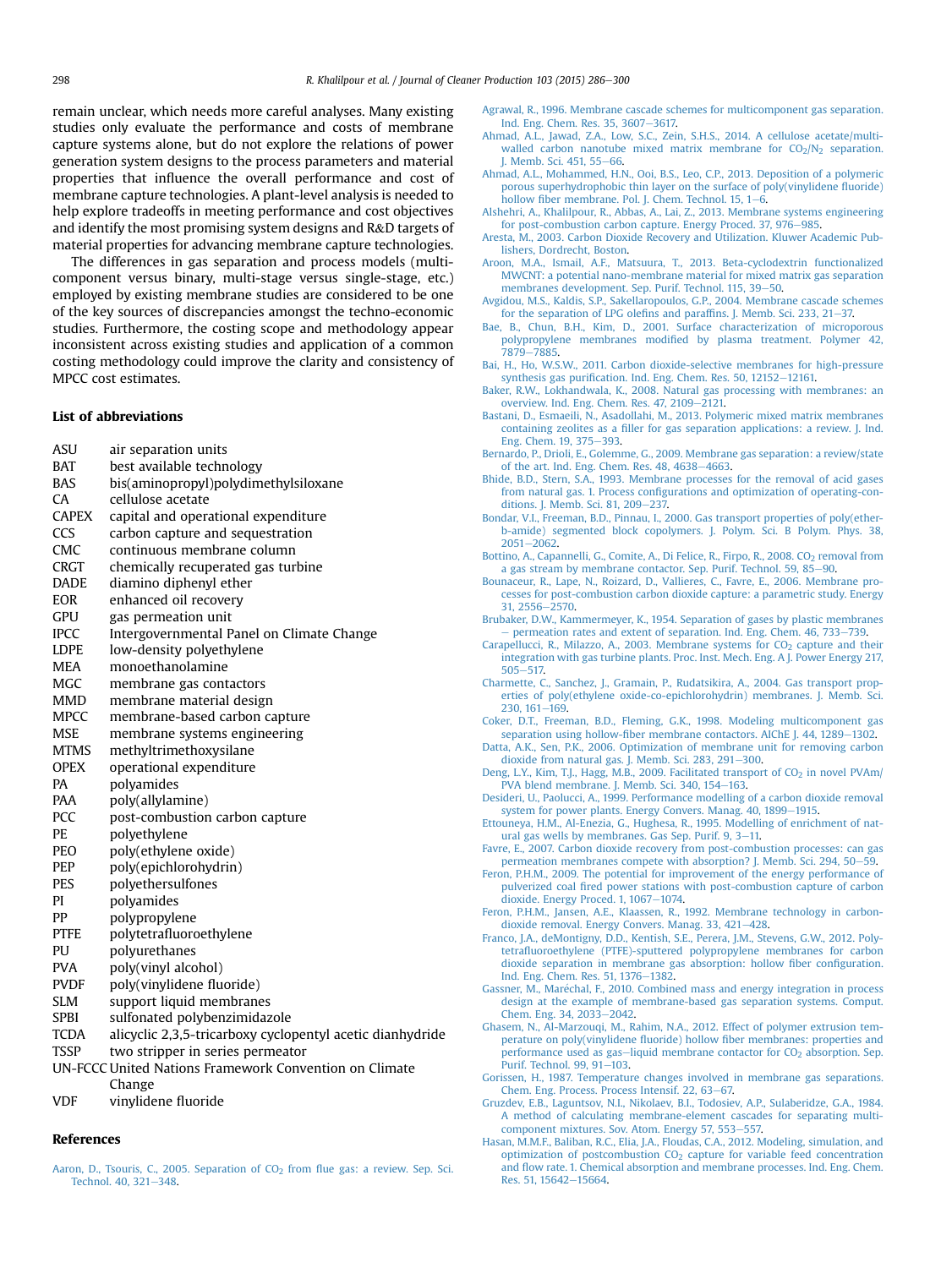- <span id="page-13-0"></span>[He, X., H](http://refhub.elsevier.com/S0959-6526(14)01092-0/sref35)ägg, M.-B., 2011. Hollow fiber carbon membranes: investigations for CO<sub>2</sub> capture. J. Memb. Sci.  $378, 1-9$ .
- [He, X., H](http://refhub.elsevier.com/S0959-6526(14)01092-0/sref36)ägg, M.-B., 2012. Membranes for environmentally friendly energy pro $c$ esses. Membranes 2, 706-[726](http://refhub.elsevier.com/S0959-6526(14)01092-0/sref36).
- [He, X., Yu, Q., H](http://refhub.elsevier.com/S0959-6526(14)01092-0/sref37)ä[gg, M.-B., Hoek, E.M.V., Tarabara, V.V., 2013. CO2](http://refhub.elsevier.com/S0959-6526(14)01092-0/sref37) [Capture, Ency](http://refhub.elsevier.com/S0959-6526(14)01092-0/sref37)[clopedia of Membrane Science and Technology. John Wiley](http://refhub.elsevier.com/S0959-6526(14)01092-0/sref37) & [Sons, Inc.](http://refhub.elsevier.com/S0959-6526(14)01092-0/sref37)
- Herzog, H., Drake, E., Adams, E., 1997. CO<sub>2</sub> [Capture, Reuse, and Storage Technologies](http://refhub.elsevier.com/S0959-6526(14)01092-0/sref38) [for Mitigating Global Climate Change.](http://refhub.elsevier.com/S0959-6526(14)01092-0/sref38)
- Ho, M.T., Allinson, G., Wiley, D.E., 2006a. Comparison of CO<sub>2</sub> [separation options for](http://refhub.elsevier.com/S0959-6526(14)01092-0/sref39) [geo-sequestration: are membranes competitive? Desalination 192, 288](http://refhub.elsevier.com/S0959-6526(14)01092-0/sref39)-[295.](http://refhub.elsevier.com/S0959-6526(14)01092-0/sref39)
- Ho, M.T., Allinson, G.W., Wiley, D.E., 2008a. Reducing the cost of  $CO<sub>2</sub>$  [capture](http://refhub.elsevier.com/S0959-6526(14)01092-0/sref40) from fl[ue gases using membrane technology. Ind. Eng. Chem. Res. 47,](http://refhub.elsevier.com/S0959-6526(14)01092-0/sref40) [1562](http://refhub.elsevier.com/S0959-6526(14)01092-0/sref40)-[1568.](http://refhub.elsevier.com/S0959-6526(14)01092-0/sref40)
- Ho, M.T., Allinson, G.W., Wiley, D.E., 2008b. Reducing the cost of  $CO<sub>2</sub>$  [capture from](http://refhub.elsevier.com/S0959-6526(14)01092-0/sref41) fl[ue gases using pressure swing adsorption. Ind. Eng. Chem. Res. 47,](http://refhub.elsevier.com/S0959-6526(14)01092-0/sref41) [4883](http://refhub.elsevier.com/S0959-6526(14)01092-0/sref41)-4890
- Ho, M.T., Leamon, G., Allinson, G.W., Wiley, D.E., 2006b. Economics of  $CO<sub>2</sub>$  [and](http://refhub.elsevier.com/S0959-6526(14)01092-0/sref42) mixed gas geosequestration of fl[ue gas using gas separation membranes. Ind.](http://refhub.elsevier.com/S0959-6526(14)01092-0/sref42) [Eng. Chem. Res. 45, 2546](http://refhub.elsevier.com/S0959-6526(14)01092-0/sref42)-[2552](http://refhub.elsevier.com/S0959-6526(14)01092-0/sref42).
- [Hussain, A., H](http://refhub.elsevier.com/S0959-6526(14)01092-0/sref43)ägg, M.-B., 2010. A feasibility study of  $CO_2$  [capture from](http://refhub.elsevier.com/S0959-6526(14)01092-0/sref43) flue gas by a [facilitated transport membrane. J. Memb. Sci. 359, 140](http://refhub.elsevier.com/S0959-6526(14)01092-0/sref43)-[148](http://refhub.elsevier.com/S0959-6526(14)01092-0/sref43).
- Jiang, J., 2012. Metal-organic frameworks for  $CO<sub>2</sub>$  [capture: what are learned from](http://refhub.elsevier.com/S0959-6526(14)01092-0/sref44) [molecular simulations. In: Ortiz, O.L., Ramirez, L.D. \(Eds.\), Coordination Poly](http://refhub.elsevier.com/S0959-6526(14)01092-0/sref44)[mers and Metal Organic Frameworks. Nova Science Publishers, Inc.,](http://refhub.elsevier.com/S0959-6526(14)01092-0/sref44) [pp. 225](http://refhub.elsevier.com/S0959-6526(14)01092-0/sref44)-[247.](http://refhub.elsevier.com/S0959-6526(14)01092-0/sref44)
- [Junaidi, M.U.M., Leo, C.P., Ahmad, A.L., Kamal, S.N.M., Chew, T.L., 2014. Carbon di](http://refhub.elsevier.com/S0959-6526(14)01092-0/sref45)[oxide separation using asymmetric polysulfone mixed matrix membranes](http://refhub.elsevier.com/S0959-6526(14)01092-0/sref45)<br>[incorporated with SAPO-34 zeolite. Fuel Process. Technol. 118, 125](http://refhub.elsevier.com/S0959-6526(14)01092-0/sref45)–[132](http://refhub.elsevier.com/S0959-6526(14)01092-0/sref45).
- [Kakuta, A., Ozaki, O., Ohno, M., 1978. Gas permeation in freeze-dried cellulose-ac](http://refhub.elsevier.com/S0959-6526(14)01092-0/sref46)[etate membrane. J. Polym. Sci. A Polym. Chem. 16, 3249](http://refhub.elsevier.com/S0959-6526(14)01092-0/sref46)-[3257.](http://refhub.elsevier.com/S0959-6526(14)01092-0/sref46)
- [Kaldis, S.P., Kapantaidakis, G.C., Papadopoulos, T.I., Sakellaropoulos, G.P., 1998.](http://refhub.elsevier.com/S0959-6526(14)01092-0/sref47) [Simulation of binary gas separation in hollow](http://refhub.elsevier.com/S0959-6526(14)01092-0/sref47) fiber asymmetric membranes by [orthogonal collocation. J. Memb. Sci. 142, 43](http://refhub.elsevier.com/S0959-6526(14)01092-0/sref47)-[59.](http://refhub.elsevier.com/S0959-6526(14)01092-0/sref47)
- [Kao, Y.K., Qiu, M.M., Hwang, S.T., 1989. Critical evaluations of 2 membrane gas](http://refhub.elsevier.com/S0959-6526(14)01092-0/sref48) [permeator designs](http://refhub.elsevier.com/S0959-6526(14)01092-0/sref48) - [continuous membrane column and 2 strippers in series.](http://refhub.elsevier.com/S0959-6526(14)01092-0/sref48) [Ind. Eng. Chem. Res. 28, 1514](http://refhub.elsevier.com/S0959-6526(14)01092-0/sref48)-[1520.](http://refhub.elsevier.com/S0959-6526(14)01092-0/sref48)
- [Kasahara, S., Kamio, E., Ishigami, T., Matsuyama, H., 2012. Effect of water in ionic](http://refhub.elsevier.com/S0959-6526(14)01092-0/sref49) [liquids on CO2](http://refhub.elsevier.com/S0959-6526(14)01092-0/sref49) [permeability in amino acid ionic liquid-based facilitated trans](http://refhub.elsevier.com/S0959-6526(14)01092-0/sref49)[port membranes. J. Memb. Sci. 415, 168](http://refhub.elsevier.com/S0959-6526(14)01092-0/sref49)-[175.](http://refhub.elsevier.com/S0959-6526(14)01092-0/sref49)
- [Kawakami, M., Iwanaga, H., Hara, Y., Iwamoto, M., Kagawa, S., 1982. Gas perme](http://refhub.elsevier.com/S0959-6526(14)01092-0/sref50)[abilities of cellulose nitrate poly\(ethylene glycol\) blend membranes. J. Appl.](http://refhub.elsevier.com/S0959-6526(14)01092-0/sref50) [Polym. Sci. 27, 2387](http://refhub.elsevier.com/S0959-6526(14)01092-0/sref50)-[2393](http://refhub.elsevier.com/S0959-6526(14)01092-0/sref50).
- [Kazama, S., Morimoto, S., Tanaka, S., Mano, H., Yashima, T., Yamada, K., Haraya, K.,](http://refhub.elsevier.com/S0959-6526(14)01092-0/sref51) 2004. Cardo polyimide membranes for CO<sub>2</sub> capture from fl[ue gases. In: Seventh](http://refhub.elsevier.com/S0959-6526(14)01092-0/sref51) [International Conference on Greenhouse Gas Control Technologies. Greenhouse](http://refhub.elsevier.com/S0959-6526(14)01092-0/sref51) [Gas Control Technologies, vol. I, pp. 75](http://refhub.elsevier.com/S0959-6526(14)01092-0/sref51)-[82. Vancouver.](http://refhub.elsevier.com/S0959-6526(14)01092-0/sref51)
- [Khaisri, S., Demontigny, D., Tontiwachwuthikul, P., Jiraratananon, R., 2009.](http://refhub.elsevier.com/S0959-6526(14)01092-0/sref52) [Comparing membrane resistance and absorption performance of three different](http://refhub.elsevier.com/S0959-6526(14)01092-0/sref52) [membranes in a gas absorption membrane contactor. Sep. Purif. Technol. 65,](http://refhub.elsevier.com/S0959-6526(14)01092-0/sref52) [290](http://refhub.elsevier.com/S0959-6526(14)01092-0/sref52)-297
- [Khalilpour, R., Abbas, A., Lai, Z.P., Pinnau, I., 2012. Modeling and parametric analysis](http://refhub.elsevier.com/S0959-6526(14)01092-0/sref53) of hollow fi[ber membrane system for carbon capture from multicomponent](http://refhub.elsevier.com/S0959-6526(14)01092-0/sref53) flue [gas. AIChE J. 58, 1550](http://refhub.elsevier.com/S0959-6526(14)01092-0/sref53)-[1561.](http://refhub.elsevier.com/S0959-6526(14)01092-0/sref53)
- [Kim, J.H., Ha, S.Y., Nam, S.Y., Rhim, J.W., Baek, K.H., Lee, Y.M., 2001. Selective](http://refhub.elsevier.com/S0959-6526(14)01092-0/sref54) [permeation of CO2](http://refhub.elsevier.com/S0959-6526(14)01092-0/sref54) through pore-fi[lled polyacrylonitrile membrane with](http://refhub.elsevier.com/S0959-6526(14)01092-0/sref54) [poly\(ethylene glycol\). J. Memb. Sci. 186, 97](http://refhub.elsevier.com/S0959-6526(14)01092-0/sref54) $-$ [107.](http://refhub.elsevier.com/S0959-6526(14)01092-0/sref54)
- [Kim, Y.-S., Yang, S.-M., 2000. Absorption of carbon dioxide through hollow](http://refhub.elsevier.com/S0959-6526(14)01092-0/sref55) fiber [membranes using various aqueous absorbents. Sep. Purif. Technol. 21.](http://refhub.elsevier.com/S0959-6526(14)01092-0/sref55)
- [Koros, W.J., Fleming, G.K., 1993. Membrane-based gas separation. J. Memb. Sci. 83,](http://refhub.elsevier.com/S0959-6526(14)01092-0/sref56)  $1 - 80.$  $1 - 80.$  $1 - 80.$  $1 - 80.$
- [Kovvali, A.S., Vemury, S., Krovvidi, K.R., Khan, A.A., 1992. Models and analyses of](http://refhub.elsevier.com/S0959-6526(14)01092-0/sref57) [membrane gas permeators. J. Memb. Sci. 73, 1](http://refhub.elsevier.com/S0959-6526(14)01092-0/sref57)-[23.](http://refhub.elsevier.com/S0959-6526(14)01092-0/sref57)
- [Krishna, R., van Baten, J.M., 2011. In silico screening of metal-organic frameworks in](http://refhub.elsevier.com/S0959-6526(14)01092-0/sref58) [separation applications. Phys. Chem. Chem. Phys. 13, 10593](http://refhub.elsevier.com/S0959-6526(14)01092-0/sref58)-[10616.](http://refhub.elsevier.com/S0959-6526(14)01092-0/sref58)
- [Krishnamurthy, S., Rao, V.R., Guntuka, S., Sharratt, P., Haghpanah, R., Rajendran, A.,](http://refhub.elsevier.com/S0959-6526(14)01092-0/sref59) Amanullah, M., Karimi, I.A., Farooq, S., 2014.  $CO<sub>2</sub>$  [capture from dry](http://refhub.elsevier.com/S0959-6526(14)01092-0/sref59) flue gas by [vacuum swing adsorption: a pilot plant study. AIChE J. 60, 1830](http://refhub.elsevier.com/S0959-6526(14)01092-0/sref59)-[1842.](http://refhub.elsevier.com/S0959-6526(14)01092-0/sref59)
- [Kumazawa, H., Wang, J.S., Sada, E., 1993. Gas-transport through homogeneous and](http://refhub.elsevier.com/S0959-6526(14)01092-0/sref60) [asymmetric polyethersulfone membranes. J. Polym. Sci. B Polym. Phys. 31,](http://refhub.elsevier.com/S0959-6526(14)01092-0/sref60) [881](http://refhub.elsevier.com/S0959-6526(14)01092-0/sref60)-886
- [Leblanc, O.H., Ward, W.J., Matson, S.L., Kimura, S.G., 1980. Facilitated transport in](http://refhub.elsevier.com/S0959-6526(14)01092-0/sref61) [ion-exchange membranes. J. Memb. Sci. 6, 339](http://refhub.elsevier.com/S0959-6526(14)01092-0/sref61)-[343](http://refhub.elsevier.com/S0959-6526(14)01092-0/sref61).
- [Li, J.T., Nagai, K., Nakagawa, T., Wang, S., 1995. Preparation of polyethyleneglycol](http://refhub.elsevier.com/S0959-6526(14)01092-0/sref62) [\(PEG\) and cellulose-acetate \(CA\) blend membranes and their gas permeabil](http://refhub.elsevier.com/S0959-6526(14)01092-0/sref62)[ities. J. Appl. Polym. Sci. 58, 1455](http://refhub.elsevier.com/S0959-6526(14)01092-0/sref62)-[1463](http://refhub.elsevier.com/S0959-6526(14)01092-0/sref62).
- [Li, K., Acharya, D.R., Hughes, R., 1990. Mathematical-modeling of multicomponent](http://refhub.elsevier.com/S0959-6526(14)01092-0/sref63) [membrane permeators. J. Memb. Sci. 52, 205](http://refhub.elsevier.com/S0959-6526(14)01092-0/sref63)-[219](http://refhub.elsevier.com/S0959-6526(14)01092-0/sref63).
- [Lin, H., Freeman, B.D., 2004. Gas solubility, diffusivity and permeability in poly\(](http://refhub.elsevier.com/S0959-6526(14)01092-0/sref64) [ethylene oxide\). J. Memb. Sci. 239, 105](http://refhub.elsevier.com/S0959-6526(14)01092-0/sref64)-[117.](http://refhub.elsevier.com/S0959-6526(14)01092-0/sref64)
- [Lin, S.H., Tung, K.L., Chang, H.W., Lee, K.R., 2009a. In](http://refhub.elsevier.com/S0959-6526(14)01092-0/sref65)fluence of fluorocarbon flat[membrane hydrophobicity on carbon dioxide recovery. Chemosphere 75,](http://refhub.elsevier.com/S0959-6526(14)01092-0/sref65)  $1410 - 1416$  $1410 - 1416$  $1410 - 1416$ .
- [Lin, S.H., Tung, K.L., Chen, W.J., Chang, H.W., 2009b. Absorption of carbon dioxide by](http://refhub.elsevier.com/S0959-6526(14)01092-0/sref66) [mixed piperazine-alkanolamine absorbent in a plasma-modi](http://refhub.elsevier.com/S0959-6526(14)01092-0/sref66)fied polypropylene hollow fi[ber contactor. J. Memb. Sci. 333, 30](http://refhub.elsevier.com/S0959-6526(14)01092-0/sref66)-[37.](http://refhub.elsevier.com/S0959-6526(14)01092-0/sref66)
- [Lin, Y.-F., Chen, C.-H., Tung, K.-L., Wei, T.-Y., Lu, S.-Y., Chang, K.-S., 2013. Mesoporous](http://refhub.elsevier.com/S0959-6526(14)01092-0/sref67) fluorocarbon-modifi[ed silica aerogel membranes enabling long-term contin](http://refhub.elsevier.com/S0959-6526(14)01092-0/sref67)uous CO<sub>2</sub> capture with large absorption fl[ux enhancements. ChemSusChem 6,](http://refhub.elsevier.com/S0959-6526(14)01092-0/sref67)  $437 - 442$  $437 - 442$ .
- [Lin, Y.-F., Ko, C.-C., Chen, C.-H., Tung, K.-L., Chang, K.-S., 2014a. Reusable](http://refhub.elsevier.com/S0959-6526(14)01092-0/sref68) [methyltrimethoxysilane-based mesoporous water-repellent silica aerogel](http://refhub.elsevier.com/S0959-6526(14)01092-0/sref68) membranes for  $CO<sub>2</sub>$  [capture. RSC Adv. 4, 1456](http://refhub.elsevier.com/S0959-6526(14)01092-0/sref68)-[1459.](http://refhub.elsevier.com/S0959-6526(14)01092-0/sref68)
- [Lin, Y.-F., Wang, C.-S., Ko, C.-C., Chen, C.-H., Chang, K.-S., Tung, K.-L., Lee, K.-R.,](http://refhub.elsevier.com/S0959-6526(14)01092-0/sref69) 2014b. Polyvinylidene fluoride/siloxane nanofi[brous membranes for long-term](http://refhub.elsevier.com/S0959-6526(14)01092-0/sref69) continuous  $CO<sub>2</sub>$ -capture with large absorption-flux enhancement. Chem-SusChem 7,  $604 - 609$  $604 - 609$ .
- Long, R., Felber, B., Enick, R., 2006. CO<sub>2</sub> [EOR Technology](http://refhub.elsevier.com/S0959-6526(14)01092-0/sref70) [Technologies for To](http://refhub.elsevier.com/S0959-6526(14)01092-0/sref70)[morrow's E](http://refhub.elsevier.com/S0959-6526(14)01092-0/sref70)&[P Paradigms. U. S. Department of Energy.](http://refhub.elsevier.com/S0959-6526(14)01092-0/sref70)
- [Low, B.T., Zhao, L., Merkel, T.C., Weber, M., Stolten, D., 2013. A parametric study of](http://refhub.elsevier.com/S0959-6526(14)01092-0/sref71) [the impact of membrane materials and process operating conditions on carbon](http://refhub.elsevier.com/S0959-6526(14)01092-0/sref71) capture from humidified fl[ue gas. J. Memb. Sci. 431, 139](http://refhub.elsevier.com/S0959-6526(14)01092-0/sref71)-[155.](http://refhub.elsevier.com/S0959-6526(14)01092-0/sref71)
- [Mansourizadeh, A., Ismail, A.F., 2009. Hollow](http://refhub.elsevier.com/S0959-6526(14)01092-0/sref72) fiber gas-[liquid membrane contactors](http://refhub.elsevier.com/S0959-6526(14)01092-0/sref72) for acid gas capture: a review. I. Hazard. Mater.  $171, 38-53$  $171, 38-53$ .
- [Matsumiya, N., Teramoto, M., Kitada, S., Matsuyama, H., 2005. Evaluation of energy](http://refhub.elsevier.com/S0959-6526(14)01092-0/sref73) [consumption for separation of CO2](http://refhub.elsevier.com/S0959-6526(14)01092-0/sref73) in fl[ue gas by hollow](http://refhub.elsevier.com/S0959-6526(14)01092-0/sref73) fiber facilitated [transport membrane module with permeation of amine solution. Sep. Purif.](http://refhub.elsevier.com/S0959-6526(14)01092-0/sref73) [Technol. 46, 26](http://refhub.elsevier.com/S0959-6526(14)01092-0/sref73)-[32](http://refhub.elsevier.com/S0959-6526(14)01092-0/sref73).
- [Merkel, T.C., Lin, H., Wei, X., Baker, R., 2010. Power plant post-combustion carbon](http://refhub.elsevier.com/S0959-6526(14)01092-0/sref74) [dioxide capture: an opportunity for membranes. J. Memb. Sci. 359, 126](http://refhub.elsevier.com/S0959-6526(14)01092-0/sref74)–[139](http://refhub.elsevier.com/S0959-6526(14)01092-0/sref74).
- [Metz, B., Davidson, O., Coninck, H.D., Loos, M., Meyer, L., 2005. IPCC Special Report](http://refhub.elsevier.com/S0959-6526(14)01092-0/sref75) [on Carbon Dioxide Capture and Storage. Cambridge University Press, for the](http://refhub.elsevier.com/S0959-6526(14)01092-0/sref75) [Intergovernmental Panel on Climate Change, Cambridge.](http://refhub.elsevier.com/S0959-6526(14)01092-0/sref75)
- [Mosadegh-Sedghi, S., Rodrigue, D., Brisson, J., Iliuta, M.C., 2013. Highly hydrophobic](http://refhub.elsevier.com/S0959-6526(14)01092-0/sref76) [microporous low-density polyethylene hollow](http://refhub.elsevier.com/S0959-6526(14)01092-0/sref76) fiber membranes by melt-extrusion [coupled with salt-leaching technique. Polym. Adv. Technol. 24, 584](http://refhub.elsevier.com/S0959-6526(14)01092-0/sref76)-[592](http://refhub.elsevier.com/S0959-6526(14)01092-0/sref76).
- Nafi[si, V., Hagg, M.B., 2014. Development of dual layer of ZIF-8/PEBAX-2533 mixed](http://refhub.elsevier.com/S0959-6526(14)01092-0/sref77) matrix membrane for CO<sub>2</sub> [capture. J. Memb. Sci. 459, 244](http://refhub.elsevier.com/S0959-6526(14)01092-0/sref77)-[255.](http://refhub.elsevier.com/S0959-6526(14)01092-0/sref77)
- [Nakagawa, T., Nishimura, T., Higuchi, A., 2002. Morphology and gas permeability in](http://refhub.elsevier.com/S0959-6526(14)01092-0/sref78) [copolyimides containing polydimethylsiloxane block. J. Memb. Sci. 206,](http://refhub.elsevier.com/S0959-6526(14)01092-0/sref78)  $149 - 163.$  $149 - 163.$  $149 - 163.$  $149 - 163.$
- [Nik, O.G., Chen, X.Y., Kaliaguine, S., 2011. Amine-functionalized zeolite FAU/EMT](http://refhub.elsevier.com/S0959-6526(14)01092-0/sref79)polyimide mixed matrix membranes for  $CO<sub>2</sub>/CH<sub>4</sub>$  [separation. J. Memb. Sci.](http://refhub.elsevier.com/S0959-6526(14)01092-0/sref79) [379, 468](http://refhub.elsevier.com/S0959-6526(14)01092-0/sref79)-[478.](http://refhub.elsevier.com/S0959-6526(14)01092-0/sref79)
- [Ohlrogge, K., Wind, J., Brinkmann, T., 2010. Membranes for recovery of volatile](http://refhub.elsevier.com/S0959-6526(14)01092-0/sref80) [organic compounds. In: Enrico, D., Lidietta, G. \(Eds.\), Comprehensive Membrane](http://refhub.elsevier.com/S0959-6526(14)01092-0/sref80) [Science and Engineering. Elsevier, Oxford, pp. 213](http://refhub.elsevier.com/S0959-6526(14)01092-0/sref80)-[242.](http://refhub.elsevier.com/S0959-6526(14)01092-0/sref80)
- [Ozaki, O., Heki, H., Ohno, M., 1978. Characteristics of separation cell with 2 kinds of](http://refhub.elsevier.com/S0959-6526(14)01092-0/sref81) [membrane differing in gas permeability tendency. J. Atom. Energy Soc. Jpn. 20,](http://refhub.elsevier.com/S0959-6526(14)01092-0/sref81) [723](http://refhub.elsevier.com/S0959-6526(14)01092-0/sref81)-[725.](http://refhub.elsevier.com/S0959-6526(14)01092-0/sref81)
- [Ozturk, B., Hughes, R., 2012. Evaluation of mass transfer characteristics of non](http://refhub.elsevier.com/S0959-6526(14)01092-0/sref82)porous and microporous membrane contactors for the removal of CO<sub>2</sub>. Chem. [Eng. J. 195, 122](http://refhub.elsevier.com/S0959-6526(14)01092-0/sref82)-[131.](http://refhub.elsevier.com/S0959-6526(14)01092-0/sref82)
- [Pan, C.Y., 1983. Gas separation by permeators with high-](http://refhub.elsevier.com/S0959-6526(14)01092-0/sref83)flux asymmetric mem[branes. AIChE J. 29, 545](http://refhub.elsevier.com/S0959-6526(14)01092-0/sref83)-[555](http://refhub.elsevier.com/S0959-6526(14)01092-0/sref83).
- [Pan, C.Y., 1986. Gas separation by high-](http://refhub.elsevier.com/S0959-6526(14)01092-0/sref84)flux, asymmetric hollow-fiber membrane. [AIChE J. 32, 2020](http://refhub.elsevier.com/S0959-6526(14)01092-0/sref84)-[2027.](http://refhub.elsevier.com/S0959-6526(14)01092-0/sref84)
- [Pan, C.Y., Habgood, H.W., 1974. Analysis of single-stage gaseous permeation process.](http://refhub.elsevier.com/S0959-6526(14)01092-0/sref85) [Ind. Eng. Chem. Fundam. 13, 323](http://refhub.elsevier.com/S0959-6526(14)01092-0/sref85)-[331.](http://refhub.elsevier.com/S0959-6526(14)01092-0/sref85)
- [Pan, C.Y., Habgood, H.W., 1978a. Gas separation by permeation .1. Calculation](http://refhub.elsevier.com/S0959-6526(14)01092-0/sref86) [methods and parametric analysis. Can. J. Chem. Eng. 56, 197](http://refhub.elsevier.com/S0959-6526(14)01092-0/sref86)-[209](http://refhub.elsevier.com/S0959-6526(14)01092-0/sref86).
- [Pan, C.Y., Habgood, H.W., 1978b. Gas separation by permeation .2. Effect of permeate](http://refhub.elsevier.com/S0959-6526(14)01092-0/sref87) [pressure-drop and choice of permeate pressure. Can. J. Chem. Eng. 56, 210](http://refhub.elsevier.com/S0959-6526(14)01092-0/sref87)-[217.](http://refhub.elsevier.com/S0959-6526(14)01092-0/sref87) Pera-Titus, M., 2014. Porous inorganic membranes for  $CO<sub>2</sub>$  [capture: present and](http://refhub.elsevier.com/S0959-6526(14)01092-0/sref88)
- prospects. Chem. Rev.  $114$ ,  $1413-1492$  $1413-1492$ . [Perez, E.V., Balkus, K.J., Ferraris, J.P., Musselman, I.H., 2009. Mixed-matrix mem-](http://refhub.elsevier.com/S0959-6526(14)01092-0/sref89)
- [branes containing MOF-5 for gas separations. J. Memb. Sci. 328, 165](http://refhub.elsevier.com/S0959-6526(14)01092-0/sref89)-[173](http://refhub.elsevier.com/S0959-6526(14)01092-0/sref89).
- [Peters, L., Hussain, A., Follmann, M., Melin, T., H](http://refhub.elsevier.com/S0959-6526(14)01092-0/sref90)ägg, M.B., 2011. CO<sub>2</sub> [removal from](http://refhub.elsevier.com/S0959-6526(14)01092-0/sref90) [natural gas by employing amine absorption and membrane technology](http://refhub.elsevier.com/S0959-6526(14)01092-0/sref90)-[a](http://refhub.elsevier.com/S0959-6526(14)01092-0/sref90) [technical and economical analysis. Chem. Eng. J. 172, 952](http://refhub.elsevier.com/S0959-6526(14)01092-0/sref90)-[960](http://refhub.elsevier.com/S0959-6526(14)01092-0/sref90).
- [Pettersen, T., Lien, K.M., 1995. Design studies of membrane permeator processes for](http://refhub.elsevier.com/S0959-6526(14)01092-0/sref91) [gas separation. Gas Sep. Purif. 9, 151](http://refhub.elsevier.com/S0959-6526(14)01092-0/sref91)-[169.](http://refhub.elsevier.com/S0959-6526(14)01092-0/sref91)

[Pfefferle, W.C., 1960. Diffusion Puri](http://refhub.elsevier.com/S0959-6526(14)01092-0/sref92)fication of Gases. USA.

- Powell, C.E., Qiao, G.G., 2006. Polymeric  $CO<sub>2</sub>/N<sub>2</sub>$  [gas separation membranes for the](http://refhub.elsevier.com/S0959-6526(14)01092-0/sref93) [capture of carbon dioxide from power plant](http://refhub.elsevier.com/S0959-6526(14)01092-0/sref93) flue gases. J. Memb. Sci. 279, 1-[49](http://refhub.elsevier.com/S0959-6526(14)01092-0/sref93).
- [Qi, R.H., Henson, M.A., 2000. Membrane system design for multicomponent gas](http://refhub.elsevier.com/S0959-6526(14)01092-0/sref94) [mixtures via mixed-integer nonlinear programming. Comput. Chem. Eng. 24,](http://refhub.elsevier.com/S0959-6526(14)01092-0/sref94) [2719](http://refhub.elsevier.com/S0959-6526(14)01092-0/sref94)-[2737.](http://refhub.elsevier.com/S0959-6526(14)01092-0/sref94)
- [Qiu, M.M., Hwang, S.T., Kao, Y.K., 1989. Economic-evaluation of gas membrane](http://refhub.elsevier.com/S0959-6526(14)01092-0/sref95) [separator designs. Ind. Eng. Chem. Res. 28, 1670](http://refhub.elsevier.com/S0959-6526(14)01092-0/sref95)-[1677.](http://refhub.elsevier.com/S0959-6526(14)01092-0/sref95)
- [Rajabi, Z., Moghadassi, A.R., Hosseini, S.M., Mohammadi, M., 2013. Preparation and](http://refhub.elsevier.com/S0959-6526(14)01092-0/sref96) [characterization of polyvinylchloride based mixed matrix membrane](http://refhub.elsevier.com/S0959-6526(14)01092-0/sref96) filled with [multi walled carbon nano tubes for carbon dioxide separation. J. Ind. Eng. Chem.](http://refhub.elsevier.com/S0959-6526(14)01092-0/sref96) [19, 347](http://refhub.elsevier.com/S0959-6526(14)01092-0/sref96)-[352.](http://refhub.elsevier.com/S0959-6526(14)01092-0/sref96)
- [Rajabzadeh, S., Yoshimoto, S., Teramoto, M., Al-Marzouqi, M., Ohmukai, Y.,](http://refhub.elsevier.com/S0959-6526(14)01092-0/sref97) [Maruyama, T., Matsuyama, H., 2013. Effect of membrane structure on gas ab](http://refhub.elsevier.com/S0959-6526(14)01092-0/sref97)[sorption performance and long-term stability of membrane contactors. Sep.](http://refhub.elsevier.com/S0959-6526(14)01092-0/sref97) [Purif. Technol. 108, 65](http://refhub.elsevier.com/S0959-6526(14)01092-0/sref97)-[73.](http://refhub.elsevier.com/S0959-6526(14)01092-0/sref97)
- [Rao, A.B., Rubin, E.S., 2002. A technical, economic, and environmental assessment of](http://refhub.elsevier.com/S0959-6526(14)01092-0/sref98) amine-based CO<sub>2</sub> [capture technology for power plant greenhouse gas control.](http://refhub.elsevier.com/S0959-6526(14)01092-0/sref98) [Environ. Sci. Technol. 36, 4467](http://refhub.elsevier.com/S0959-6526(14)01092-0/sref98)-[4475](http://refhub.elsevier.com/S0959-6526(14)01092-0/sref98).